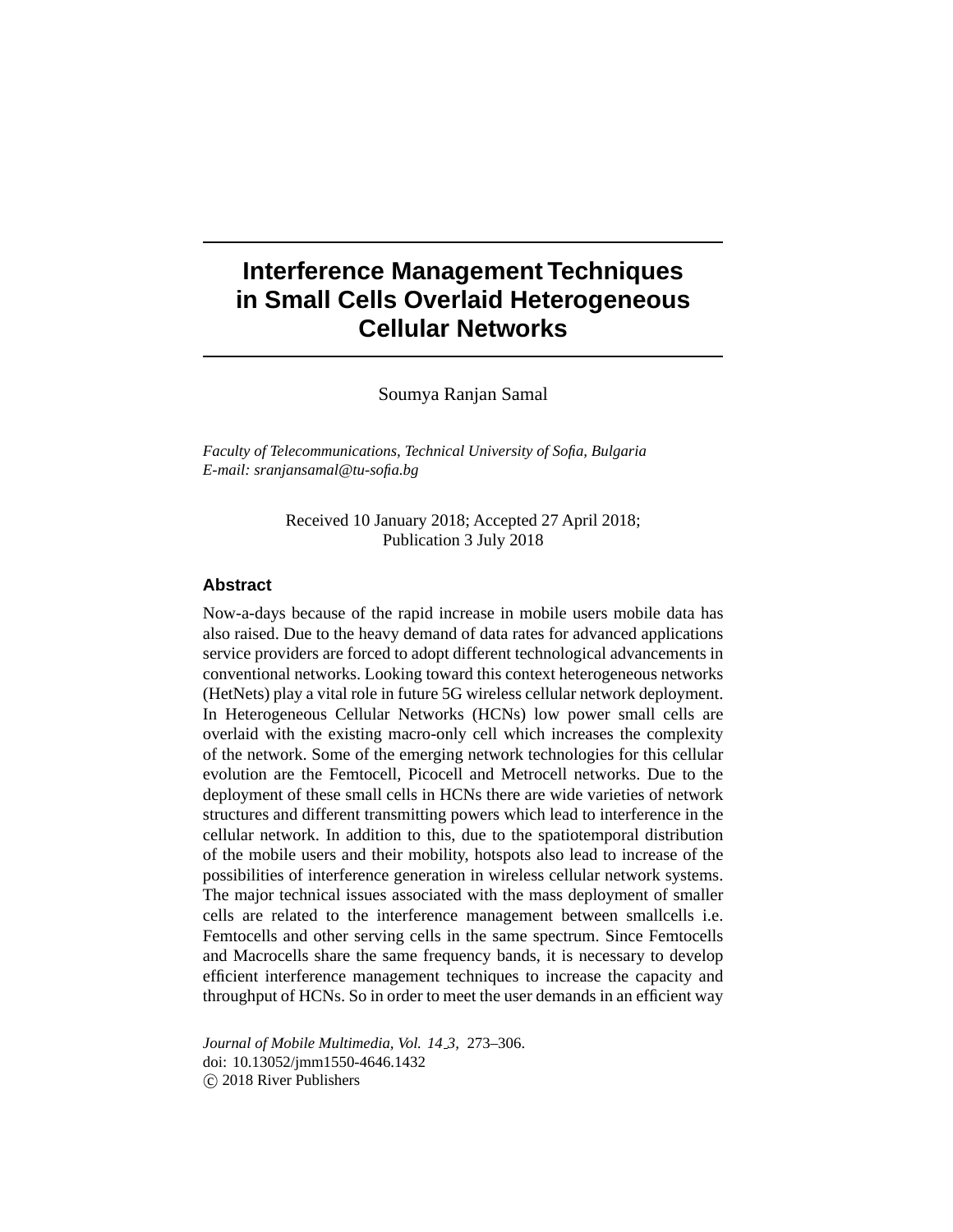without affecting the quality of service (OoS) and throughput of the network, many interference management schemes and power control approaches have been proposed for successful deployment of HCNs. In this paper a review with a brief analysis of some of the efficient interference management techniques along with their challenges is proposed, while keeping the main focus on the hardware interference management techniques. An overview on the coverage and capacity optimization problems in a multi-tier cellular network is also presented.

**Keywords:** Interference, Interference management, Heterogeneous Cellular Network, Small Cells, Cell Less, Closed Subscriber Group.

# **1 Introduction**

Due to extensive use of data hungry devices (smart-phones, tablets etc.), for content rich multimedia applications, mobile data traffic has increased many fold in the last two decades and the same trend is forecasted to be continued [1]. It is being estimated by Cisco that the global mobile data traffic has grown up to 11.2 Exabyte per month in 2017 [2] and according to Ericson the mobile broad band users will be multiplied [3]. In this context, it is assumed that the future wireless communication technologies are expected to attain 10–100 times higher number of connecting devices and user data rate, 1000 times higher mobile data volume per unit area, 5 times reduced latency and 10 times longer battery life [4]. Hence, disruptive changes and challenges for the telecommunication industry are multidirectional: increase in times of the data capacity of the network within pre-allocated spectrum without affecting the required QoS while reducing the cost per bit [5].

The classical approach to handle ever-increasing traffic is network densification through cell splitting. The bits/sec/ $Km<sup>2</sup>$  metric of the network is improved by replacing a big cell into number of smaller cells of the same class; each small cell consisting of a single transmitter.With its continuous reduction in the last two decades the cell size has been reduced to fraction of square kilometers. Hence, a recent approach implemented for network densification is the HetNet, where more than one class of transmission nodes are being deployed in same area. In a HetNet, several lower power tiers like Picocell, Femtocell and relay co-exists along with long range coverage by traditional macro base stations. The schematic representation of a HetNet is shown in Figure 1.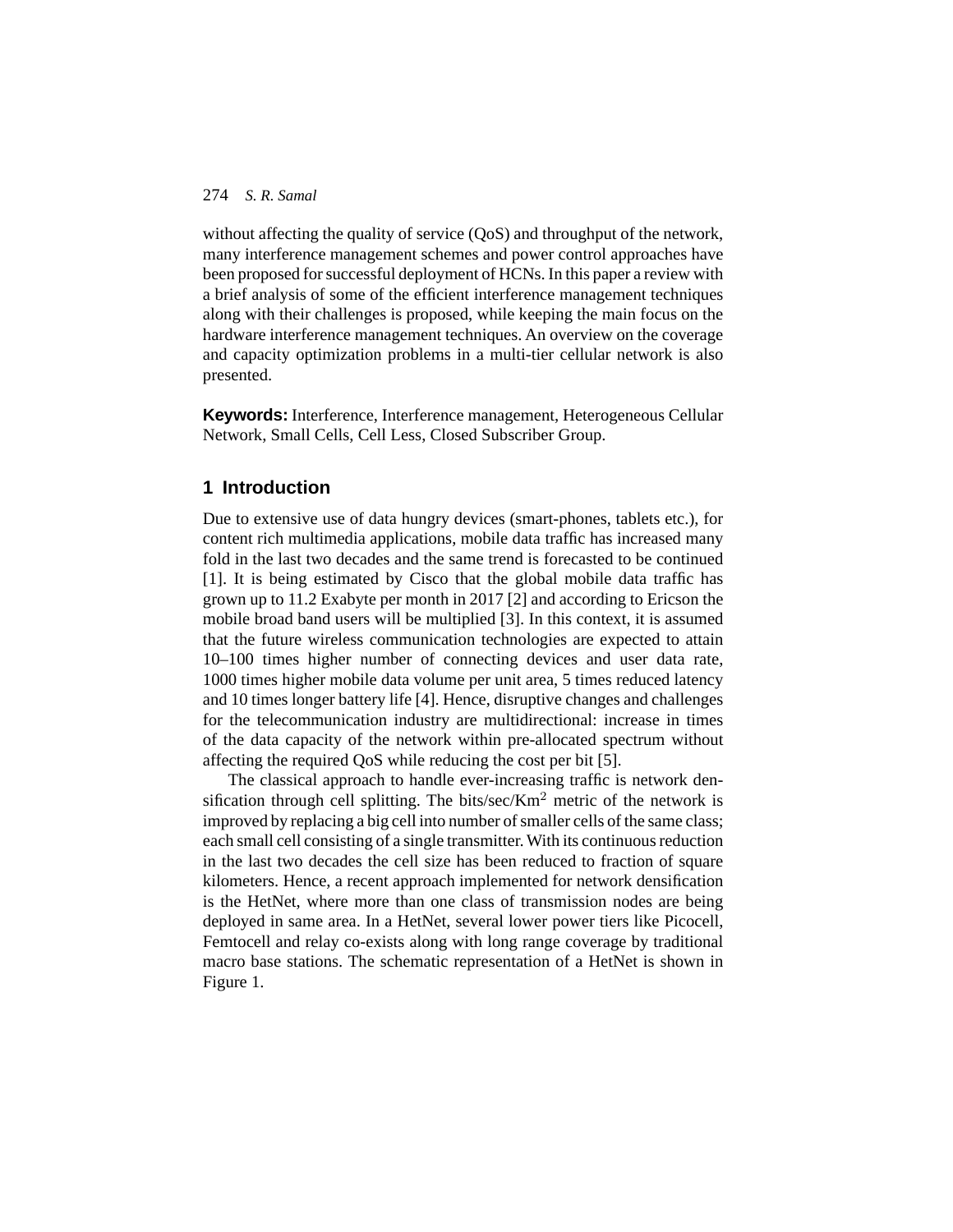

Figure 1 Schematic representation of HetNet.

In general a HetNet consists of the following various elements [6]:

- A Macrocell is the conventional operator-installed base station (BS) which provides an open access to the public with coverage of about a few kilometers. In LTE, they are also called enhanced NodeBs (eNBs). They use a dedicated backhaul and are able to provide a guaranteed minimum data rate under maximum tolerable delay and outage constraints to more than thousands of customers. These Macrocells typically have a transmit power of up to 46 dBm.
- Low-power operator-installed Picocells which use the same backhaul and access features as Macrocells. They have the capability to provide a coverage area of 300 m (usually between 40–75 m [7] or less) and are used to serve few numbers of users. Picocells are used to increase the capacity as well as the indoor and outdoor coverage with a transmit power about 30 dBm.
- Femtocells are considered as low-power user deployed access points which use consumers' broadband connections (DSL) for data traffic offloading. These cells are also known as home BSs (HeNBs) and basically used to serve a few active users in homes or enterprises in an Open or Closed Subscriber Group (CSG).The area of coverage of a Femtocell is about less than 50 m with a transmitting power of less than 23 dBm.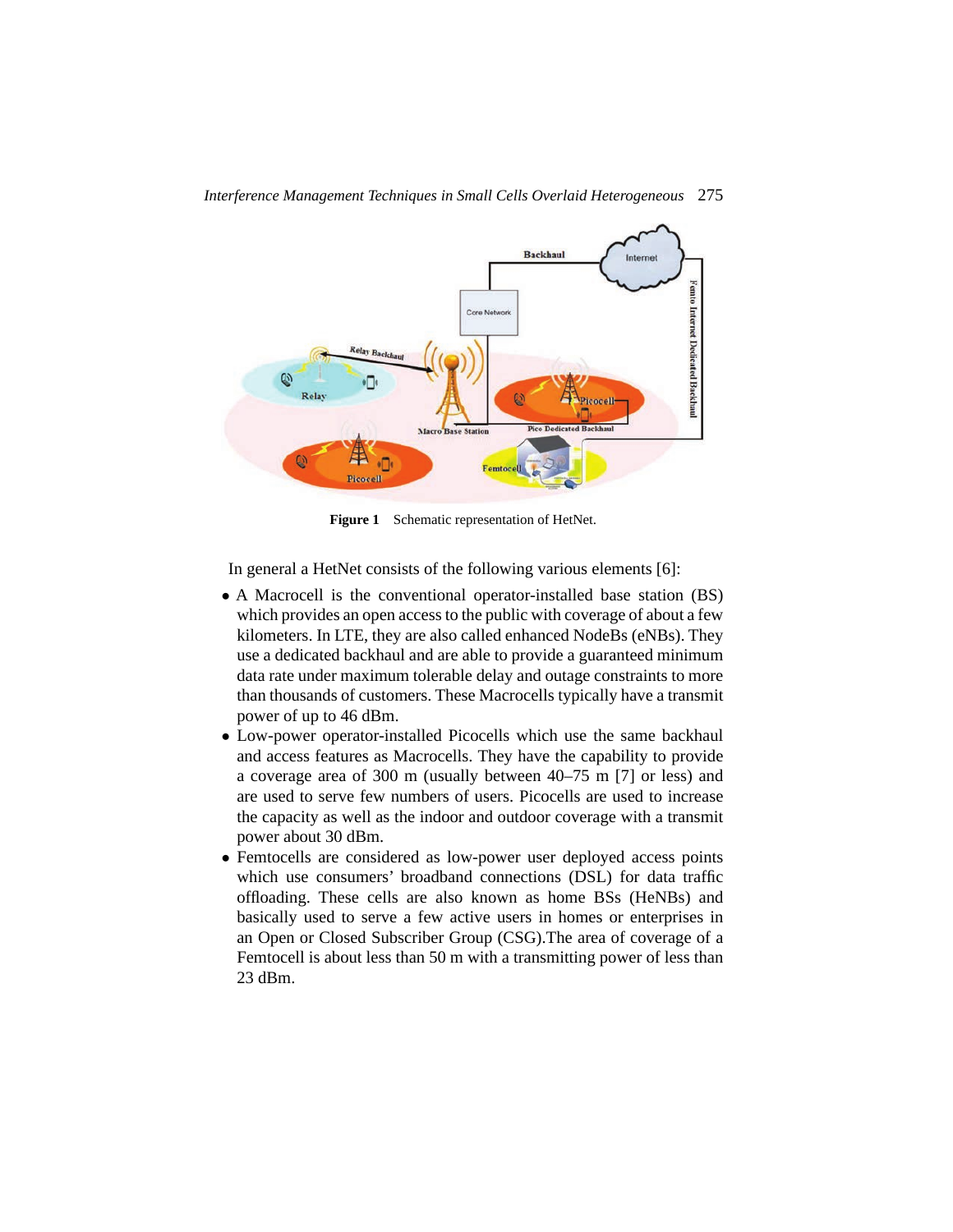- Relays are usually operator-deployed access points used to improve the signal strength in poor coverage area i.e. inside tunnels, cell edges etc., depending upon their position in the existing networks. They can operate in transparent or non-transparent modes (e.g., IEEE 802.16m).
- Radio Relay Heads (RRHs) are high-power, compact-size, and lowweight units connected to a conventional macro BS with the help of a fiber optic cable creating a distributed BS. The RRHs are generally mounted outside the conventional BS where the central macro BS is in charge of control and baseband signal processing. The physical limitations and site acquisition for network deployment can be reduced by RRHs.

A comparison of various elements used in HetNet is given in Table 1:

The implementation of HetNets can lead to a significant improvement in the areal spectral efficiency (bits/sec/Km<sup>2</sup>) through extreme reuse of spectrum across a given geographic area. This is due to the fact that, the user examines the strengths of the received signals and chooses a single node from any tier as its servicing node depending on the user association algorithm used. This process results significant offload of traffic to lower tiers from macro-tier to achieve maximum throughput. However, in this type network topology, the user treats one signal as its intended signal but the rest of the signals as interference. Hence, the major drawback in successful commercial implementation of a HetNet is the low signal-to-interference-plus-noise-ratio (SINR). Various QoS parameters of the network like throughput, bit error rate (BER) and outage probability are directly related to SINR. Hence, major focus of this overview is related to the interference and related interference management approaches in HetNets. In order to fulfill the increased traffic demand, another aspect of

|            | Tx Power  | Area of     |                  |                   | Modes of    |              |
|------------|-----------|-------------|------------------|-------------------|-------------|--------------|
| Node Type  | (dBm)     | Coverage    | Backhaul         | Deployment Access |             | <b>CAPEX</b> |
| Microcell  | 46        | Few KM      | S1 interface     | Outdoor           | Open to all | Expensive    |
| Picocell   | $23 - 30$ | $<$ 300 $m$ | X <sub>2</sub>   | Outdoor/          | Open to all | Cheap        |
|            |           |             | interface        | Indoor            |             |              |
| Femtocell  | $\leq$ 23 | $<$ 50m     | Home             | Indoor            | Closed      | Very Cheap   |
|            |           |             | <b>Broadband</b> |                   | Subscriber  |              |
|            |           |             |                  |                   | group       |              |
| Relay      | 30        | 300m        | Wireless         | Outdoor/          | Open to all | Cheap        |
|            |           |             |                  | Indoor            |             |              |
| <b>RRH</b> | 46        | Few Km      | Fiber Optic      | Outdoor           | Open to all | Cheap        |
|            |           |             | Cable            |                   |             |              |

**Table 1** Comparison of various elements of HetNet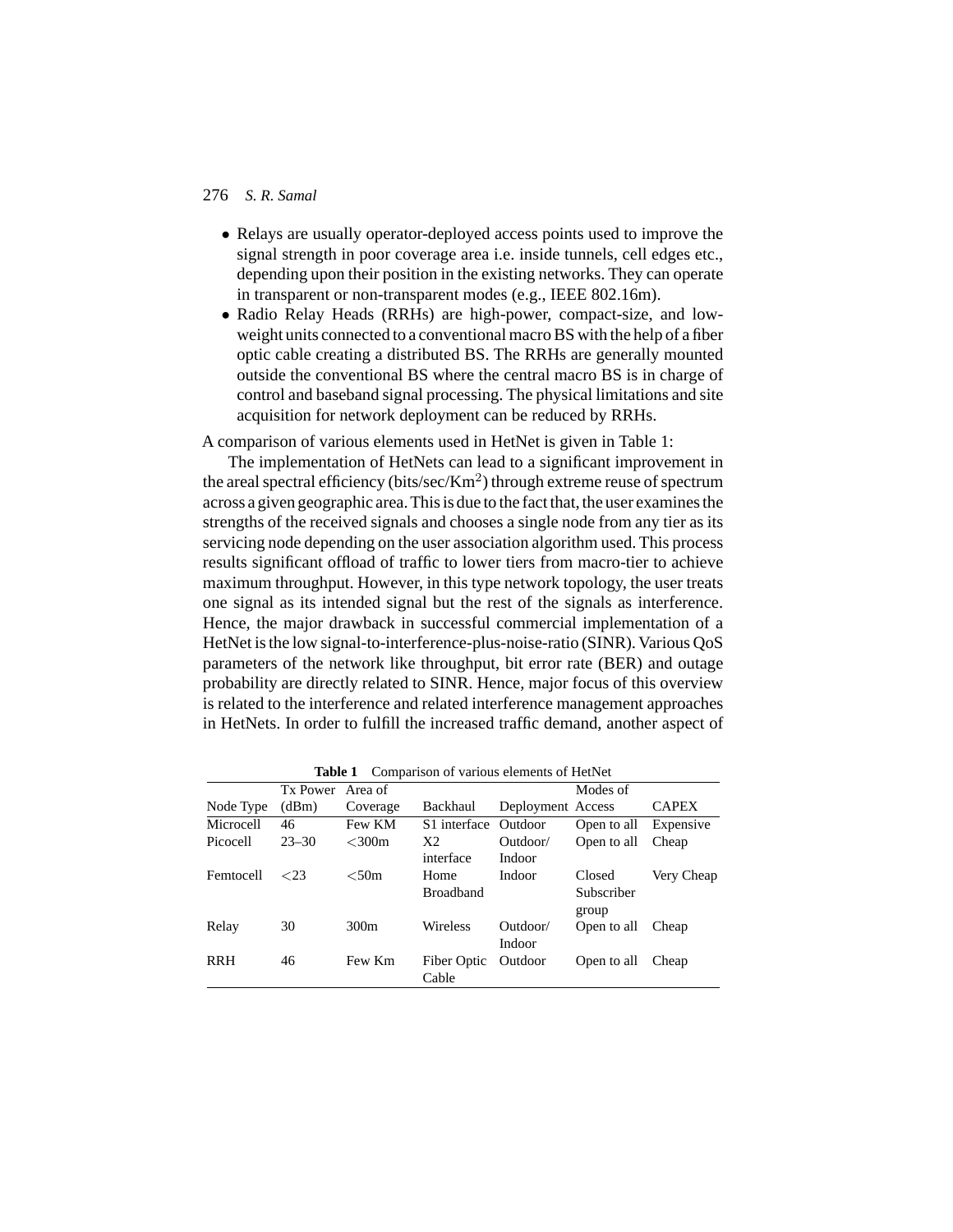increasing the network capacity and coverage is the inclusion of a different kind of a small cell known as Metrocell or Urbancell. Metrocells are typically layered onto the macro network and operate in licensed spectrum. Such types of network structures are a relatively new in the HCNs. Metrocell is much smaller than a Macrocell and it operates at low RF power with a coverage area of about 100m. Metrocells can be mounted easily inside/outside the buildings, transport hubs and other urban areas.

Another aspect in HCNs is the coverage and capacity optimization. These are the significant factors that describe the performance of the system [8], which are degraded by different types of interference. To realize the promised capacity and coverage gains with much reduced interference in HetNets, Madan et al. [9] described model for design and operation which mainly focuses on cell splitting, range expansion, semi-static resource negotiation on third-party backhaul connections, and fast dynamic interference management for QoS via over-the-air signaling. For the deployment of heterogeneous macro-pico, the authors consider (i) novel association schemes to take into account the different transmit powers of pico and macro base-stations, and (ii) joint association and resource allocation algorithms which are fair across cells and maximize system efficiency. Whereas in [10], the coverage probability of HetNets with n-interacted transmission nodes is analyzed statistically. The proposed strategy is based on the network co-operation (NC) and interference cancellation (IC) which requires the real time interaction between the transmission nodes.And in the context of EE analysis, an information theoretic approach is used in [11], where all the interference signals are taken into consideration. Here, the EE of the interference limited network is shown as a function of the BS transmission power and a gradient based optimal solution is expressed for the maximization of EE. In addition, different techniques such as cooperation among Macro-eNBs (MeNB) and Femeto-eNBs (HeNB) and collaborative frequency scheduling [12], formation of groups of HeNBs and exchange of information (path loss, geographical location, etc.) among neighboring HeNBs [13], power control [14, 15] and intelligent spectrum access [16] have been analyzed and discussed to reduce co-tier and cross-tier interference.

The organization of the rest of the paper is as follows: interference in HetNet and its various sources are given in Section 2, an overview of various interference management techniques used are presented in Section 3, a survey of different interference mitigation techniques and their challenges are given in Sections 4, and 5 concludes the paper.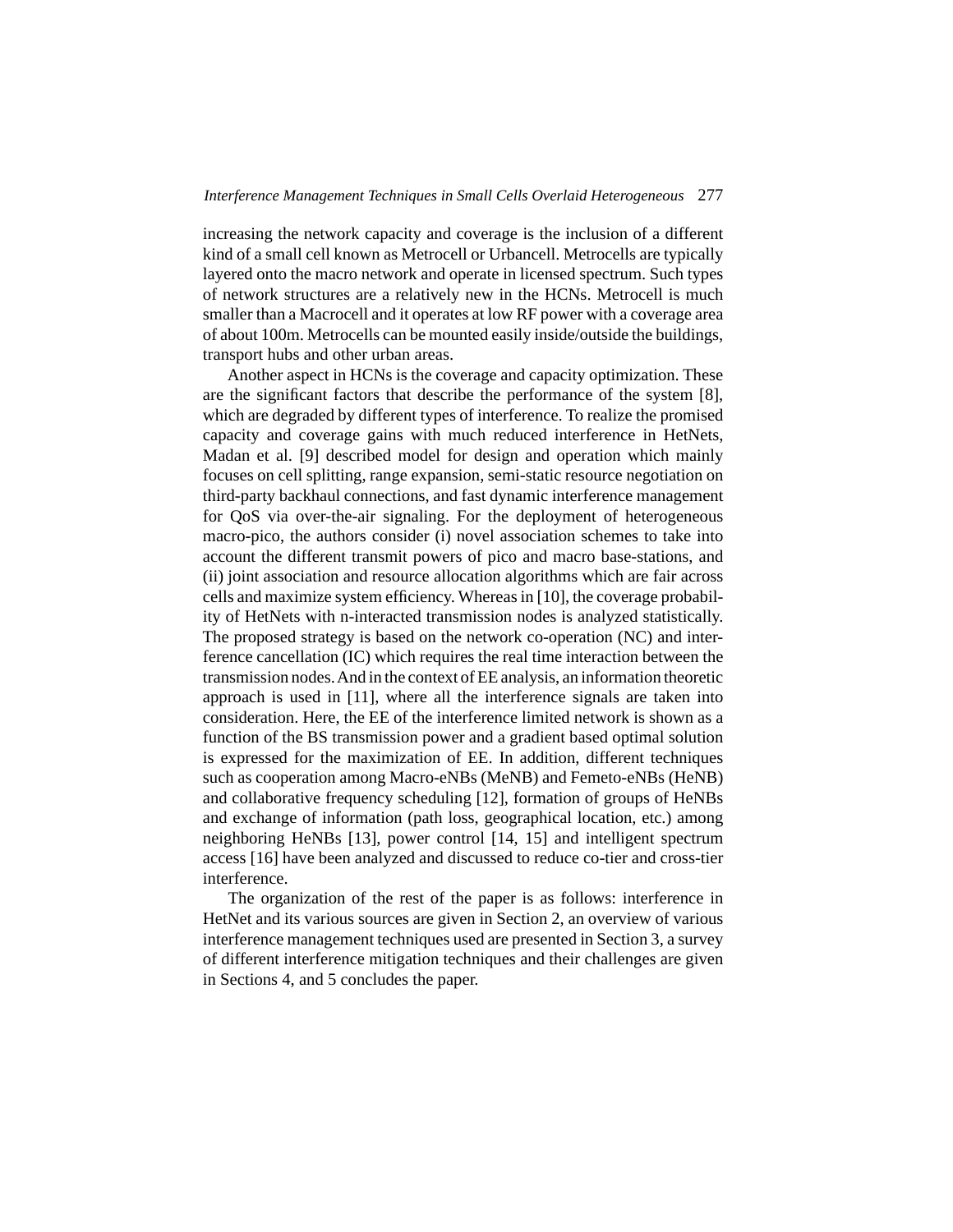## **2 Interference in Hetnet**

Practically, HetNet is a network densification approach to support ever increasing traffic where large number of transmission nodes being deployed in a small geographical area [17]. Network densification comprises of (i) spatial densification, (ii) spectral aggregation. Spatial densification is realized by increasing the number of antennas per node (user device and/or base station), and increasing the density of base stations deployed in the given geographic area, ensuring nearly uniform distribution of users among all base stations. Where, using large amount of electromagnetic spectrum stretched from 500 MHz to millimeter wave bands (30–300GHz) is realized as spectral aggregation. In general, there are two approaches for spectrum allocation between the Macrocell and Femtocell users: (i) spectrum splitting and (ii) spectrum sharing. Due to the scarcity of available spectrum, the Picocell, Femtocell and Relays operate in the licensed spectrum owned by the Macrocell network [18]. Interference is caused when two cellular networks use the same frequency bands (Co-Channel Interference-CCI) or adjacent frequency bands (Adjacent Channel Interference-ACI) for communication purposes [19]. Due to the scarcity of spectrum availability, the frequency reuse [20, 21] technique is widely used to improve the cell capacity. Considering the co-channel interference in the downlink (DL) as one of the most biggest challenges in HetNets, in the recent LTE releases Inter-Cell Interference Coordination (ICIC) and Coordinated Multi-Point (CoMP) is introduced as an approach for interference mitigation as interference is considered to be one of the major limiting factors of the performance of HetNets. The 3GPP LTE Intercell Interference Coordination (ICIC) [22], is a technique to confront the inter-cell interference, however it requires coordination between neighboring cells, both in terms of exchanging information regarding subscribers at one cell and their interference level on other neighboring cells, as well as coordination in the resource allocation, which further complicates the scheduling process.

The use of HetNets facilitates a better spatial reuse of the spectrum which on the other hand leads to higher interference scenarios. In a frequency reuse network, the UE usually follows on the cell with the strongest received DL signal (SSDL). The point where SSDL is the same for both cells is considered as the border between two cells. In-order to get more advantages from HetNets, a technique called Cell Range Expansion (CRE), where the area served by the low power small cell can be increased, is applied to offload more data traffic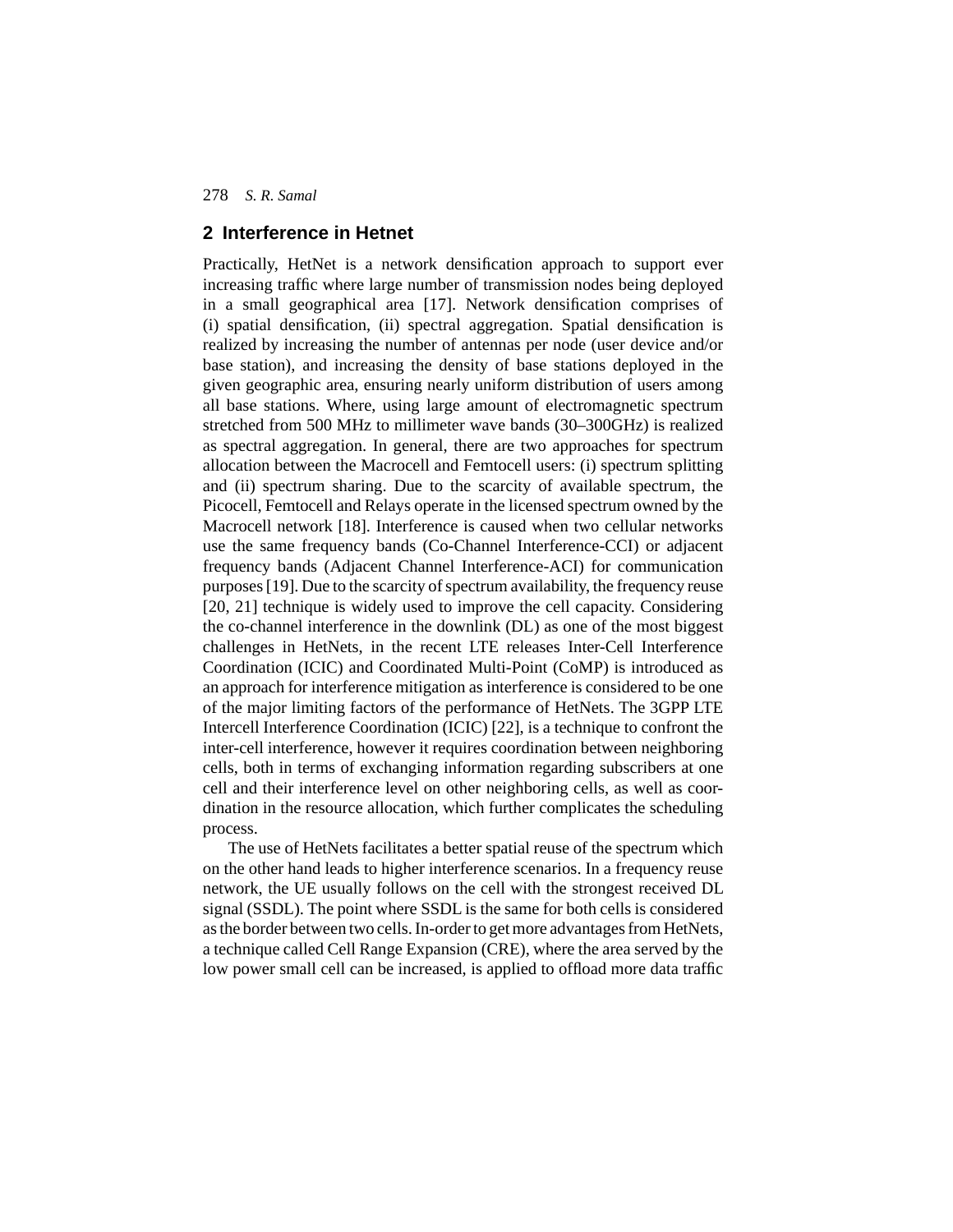from the Macrocell to the smallcells, which causes additional interference. In HetNets an increased interference on the DL is experienced by the UE located in the CRE region and served by the base station in the small cell. In a two-tier HetNet comprising Macrocells and Femtocells, the two types of interference occurring in the DL are shown in Figure 2.

- Co-tier (Co-layer) interference: This type of interference occurs between neighboring Femtocells.
- Cross-tier interference (Cross-layer): This type of interference occurs between Femtocells and Macrocells.

In a two-tier cellular network which uses OFDMA technique, such types of interferences (Co-tier/Cross-tier, Uplink/Downlink) occur due to the use of same band/sub-channel for communication. Again in addition to the large number of created cell boundaries, the interference problem in HetNets is especially challenging due to the following reasons [6]:

- Unplanned Deployment. The Low-power nodes such as Femtocells are moved or switched on/off at any time though they are deployed in an ad-hoc manner by users. Again due to deployment of low power cells like Femtocells, the radio frequency (RF) interference will arise from Femto-Femto, Femto-Macro, and Macro-Femto cell. So the traditional network planning and optimization schemes are not so efficient because operators are not able to control neither the number nor the location of these cells. So it is difficult to set any centralized interference avoidance or management scheme.
- Closed Subscriber group (CSG) Access. When a cell restricts its access to some users and only a few users are permitted to access, this is known



Figure 2 Classification of interference in HetNets.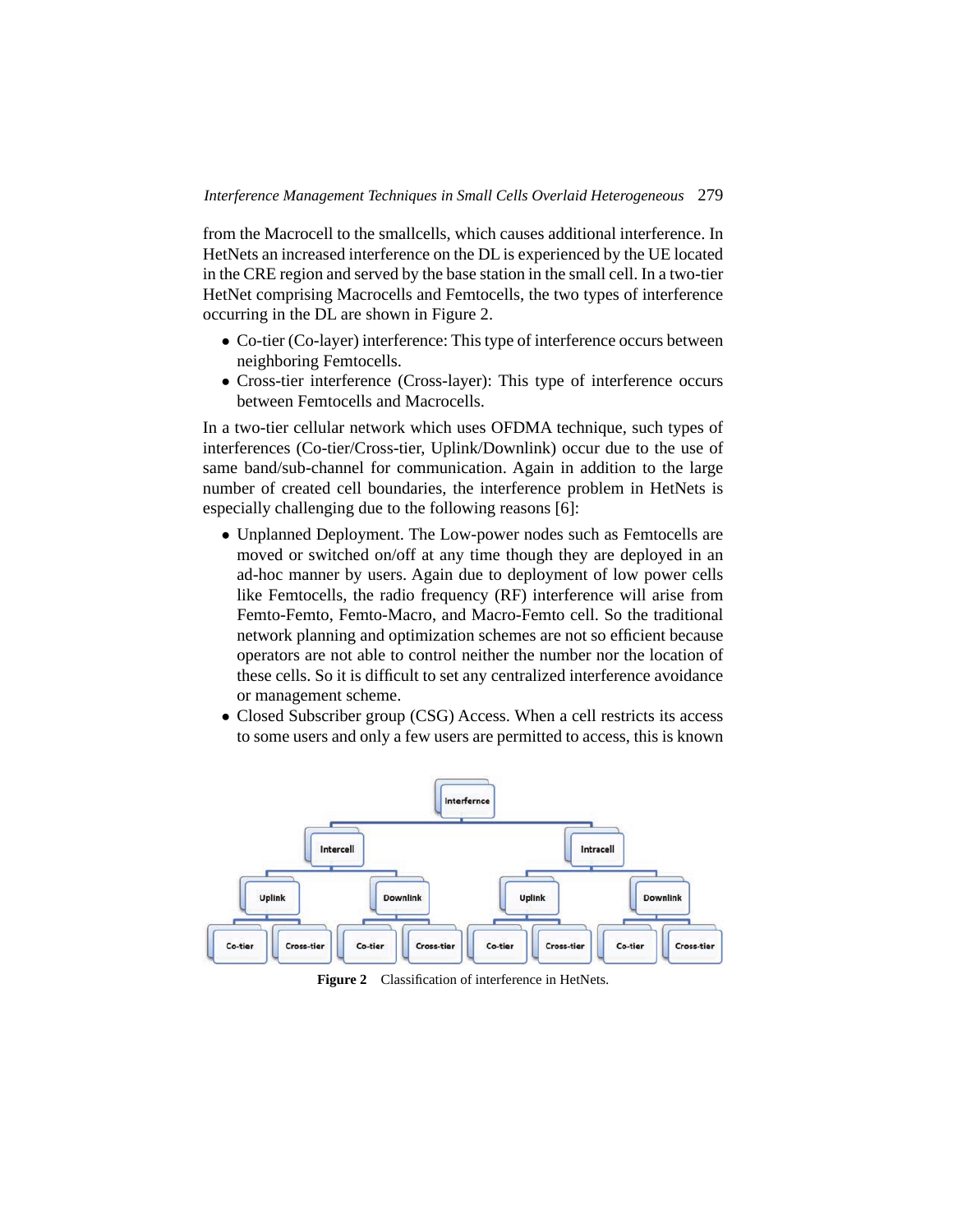as CSG mode. In this mode of operation non-subscribers may not be allowed to be connected to the nearest BS and forced to be connected to a far serving Macrocell. Hence, a nonsubscriber transmits at high power in the uplink (UL) to compensate for the path losses thus causing the interference scenario worsen. Again during the DL the HeNB of the CSG interferes with the micro user equipments (MUEs) which are connected to the far MeNB.

- Power Difference between the Nodes. In HetNets, due to the large difference in the transmission power between Macrocells and other lowpower nodes, most of the UEs tend to connect to Macrocells, instead to the small cells at the shortest path loss distance, which causes uneven load distribution between the cells and leads to overloading Macrocells. Due to this server selection procedure in the DL, users connected to Macrocells will severely interfere with all low-power nodes located in their vicinity in the UL.
- Cell Range Expansion (CRE). Normally, UEs connect to the cell that provides the strongest DL received signal. But in the case when all the UEs are connected to the Macrocell because of their large transmit power rather than to Picocells located at a shorter distance with less number of serving UEs, the traffic load will be unevenly distributed. This will cause the Macrocell to be overloaded whereas the Picocells will be underutilized [23, 24]. To remedy to this problem, the concept of CRE [25] was introduced as a new cell selection procedure, In this technique, the DL power of a low power BSs increases so that more users can be associated to the low power BSs. Due to CRE the offload users which will get adverse channeling effect from the low power BSs will get a strong interference from the high power BSs.

A complete scenario comprising of different interference in HCNs is shown in Figure 3, where it is assumed that the cell structure is hexagonal.

Again considering the case of Metrocell deployment, it is quite easy for the Mobile Network Operators (MNO) to manage the interference effectively for indoors. But it is too problematic if the Metrocells are mounted outdoors, because in a LTE network the Macro and Metrocells operate at the same set of frequencies. Usually, the interference is most likely to affect the UEs located at the cell edge but due to the strong transmitted power of MeNB, most of the coverage area of the Metrocell is under-the-cover as shown in Figure 4, where a 3 sectored cell is considered.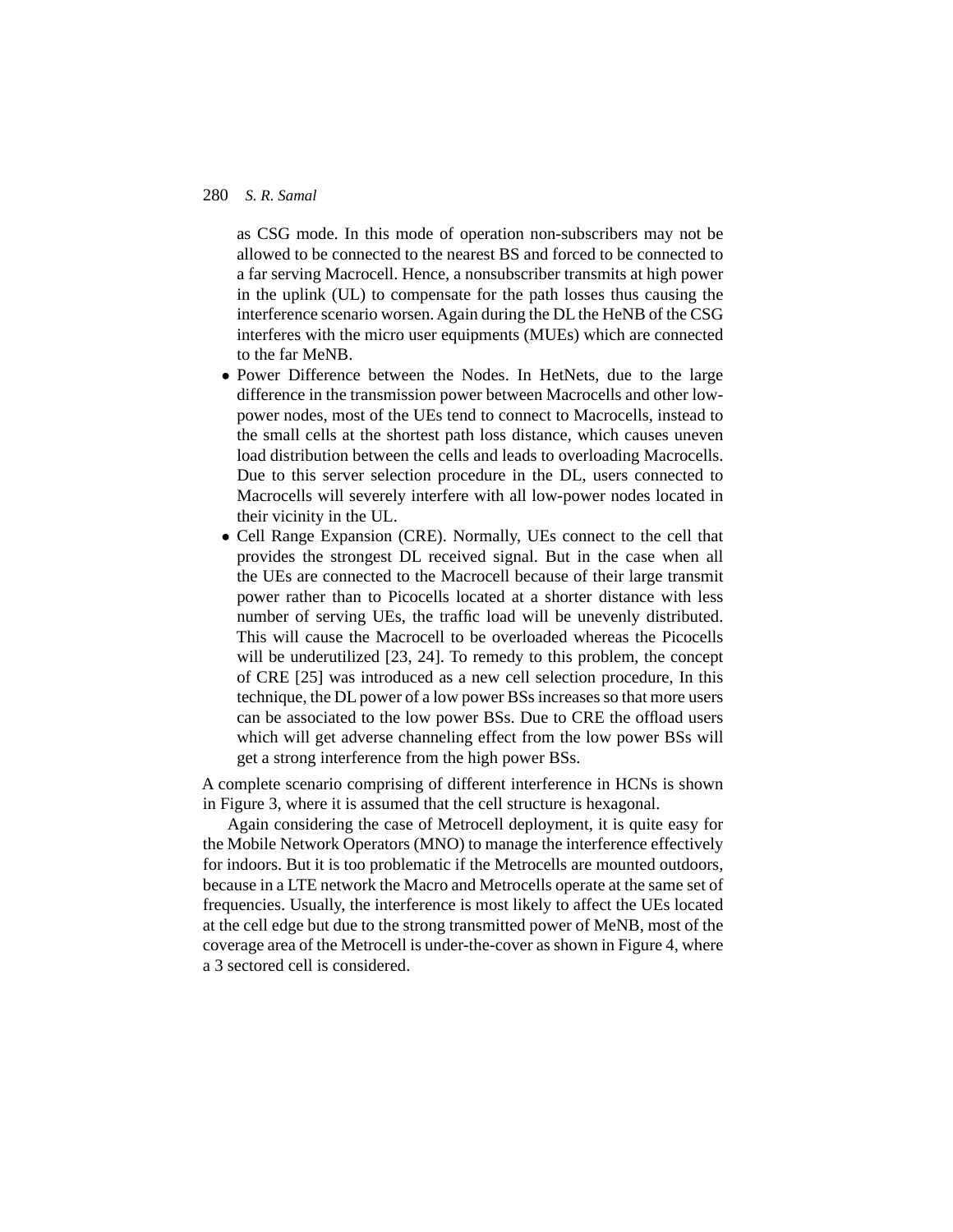

**Figure 3** Different Interference Scenarios in HetNet.



**Figure 4** The Interference between Macrocell and Metrocell.

# **3 Interference Management Techniques and their Challenges**

During the last decade, extensive research in the inter-cell interference (ICI) management has been carried out and a significant progress has been achieved [26, 27]. As the next generation wireless mobile communication system follows a large change in its network structure and planning of deployment, there are so many challenges toward the direct application of conventional inter-cell interference management schemes. To cope up with the different technical challenges along with the efficient interference mitigation various techniques have proposed by researchers that vary depending on the specific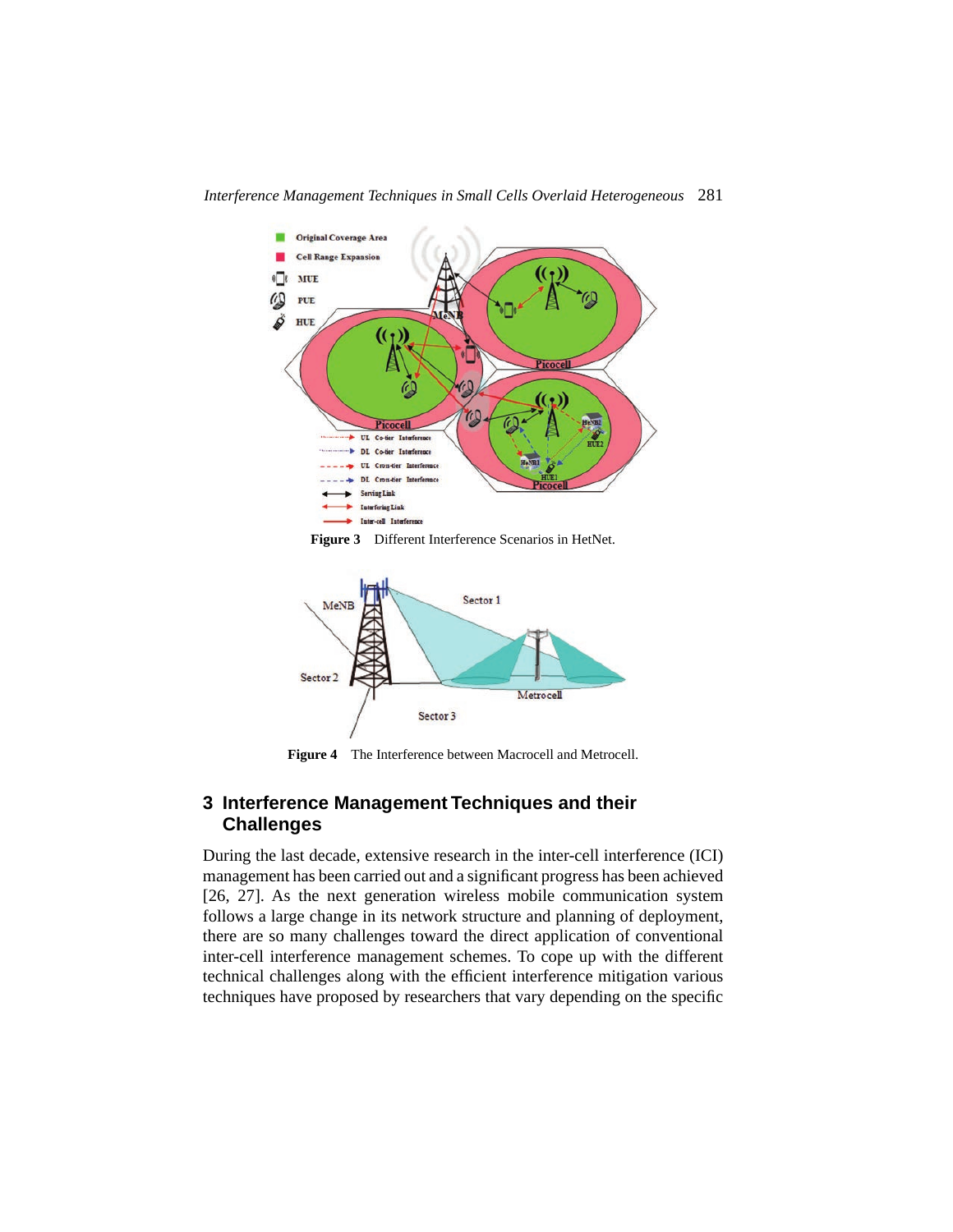scenarios and physical layer of technology. The major key features of the nextgeneration wireless communication systems are more data centric services instead of voice services, IP core services, dynamic services (mobility support) and heavy upload traffic. In order to cope with the changes, the next-generation ICI management should evolve [28]:

- Set the objective of providing a maximal data rate.
- Deal with the changes in interference mechanism triggered by the new physical-layer technologies.
- Take the form of joint management of power allocation and user scheduling.
- Handle the time-varying channel conditions in mobile environment.
- Operate in a fully distributed manner.
- Increase the spectral efficiency while avoiding centralized coordination of resource allocation of the users in the uplink channel.

To address these objectives many different approaches have been considered in the literature.

Mostly to achieve high performing dense wireless networks, efficient and low complexity interference mitigation techniques are required for HCNs. So while designing an efficient interference mitigation technique some other aspects e.g. environmental, installation and antenna parameters can also be taken into account for the successful deployment of HCNs. Some key challenges to mitigate the interference in multi-tier heterogeneous cellular networks, as a result of the comparison between the existing cell association and power control schemes are as follows [29]:

- *Designing Optimized Cell Association and Power Control (CAPC) Methods for Multi-Tier Networks:* Though the optimal solutions for downlink CAPC problems may not be optimal for the UL due to the various aspects such as, status of the BSs and state of the channel of each UE. In order to optimize this issue, joint optimization frameworks must be provided or as proposed in [7], the mobile users can connect with two different BSs for uplink and downlink transmissions, which are expected to be the case in 5G multi-tier cellular networks.
- *Designing Efficient Methods to Support Simultaneous Association to Multiple BSs:* In order to increase the throughput and to reduce the cell outage ratio the CAPC method can be further extended where an UE can able to associate with multiple BSs and to decide the condition for selecting the BSs during UL or DL.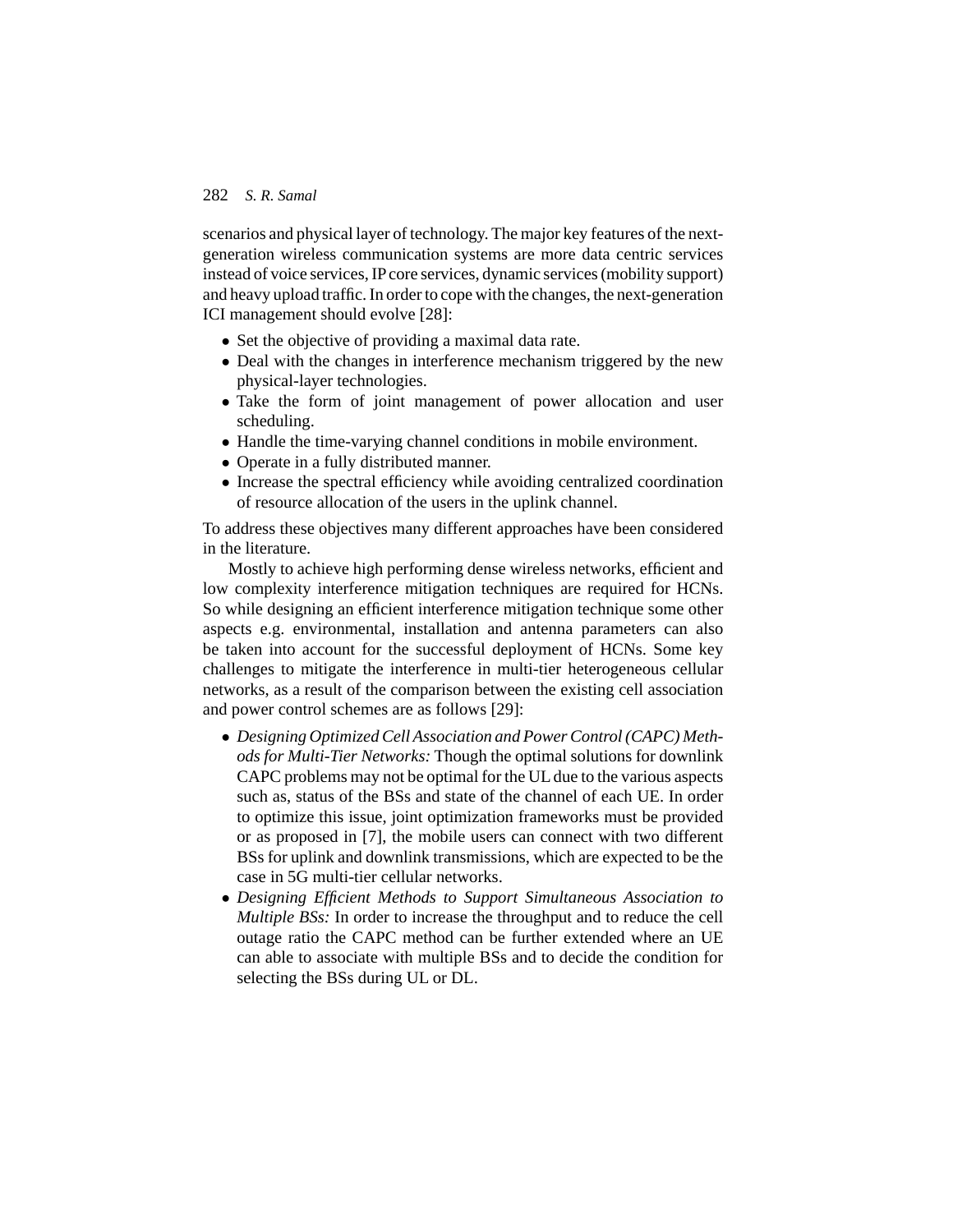• *Designing Efficient Methods for Cooperation and Coordination among Multiple Tiers:* A UE may experience the highest DL power from the Macrocell, whereas the highest UL path gain may be from a nearby small cell. In this case the UE can associate to the Macrocell in the DL and to the small cell in the UL. In this scenario CoMP scheme can be used to mitigate the interference in the network which requires strong integration between low power nodes and the network in order to obtain the user's location and channel state.

In earlier stage of mobile communications a number of classical time and frequency domain ICI mitigation approaches e.g. Power Control, Interference Averaging, Scheduling and Multiuser Detection were used. But currently a number of features added to the 3GPP LTE and LTE-A specification that can be used to mitigate the interference problem in HetNets with small cells [30]:

- LTE: Inter-Cell Interference Coordination (ICIC).
- Carrier aggregation (CA) with cross-carrier scheduling (CS).
- LTE-A: Enhanced ICIC (eICIC) which is an adjusted version of ICIC for HetNet, and Coordinated Multi-Point (CoMP) [26, 27] which uses Channel Status Information (CSI) reported by UE.

Furthermore, to reduce the interference in HetNets, eICIC techniques have been developed for 3GPP LTE Release 10, which is divided into three major categories [31] as, Time-domain techniques [32], Frequency-domain techniques and Power control techniques. But based on the network deployment and considering different aspects of interference, the Interference Management techniques can be divided into following categories:

- **Decentralized Interference Management** [33]: In these techniques such as fractional frequency reuse, advanced receivers, distributed power control and static resource partition there is no coordination in between cells [34–36].
- **Coordinated Interference Management**: In these techniques, the neighboring cells coordinate with each other by overhead messaging in order to manage the interference in the network mutually, e.g. enhanced inter-cell interference coordination (eICIC), joint power control and coordinated multipoint (CoMP) communications.
- **Resource management based Interference Management** [37, 38]: The main objective of Resource Management/Radio Resource Management (RRM) in HCNs includes, resource allocation among Macrocells and smallcells, Radio Admission Control (RAC), handover management,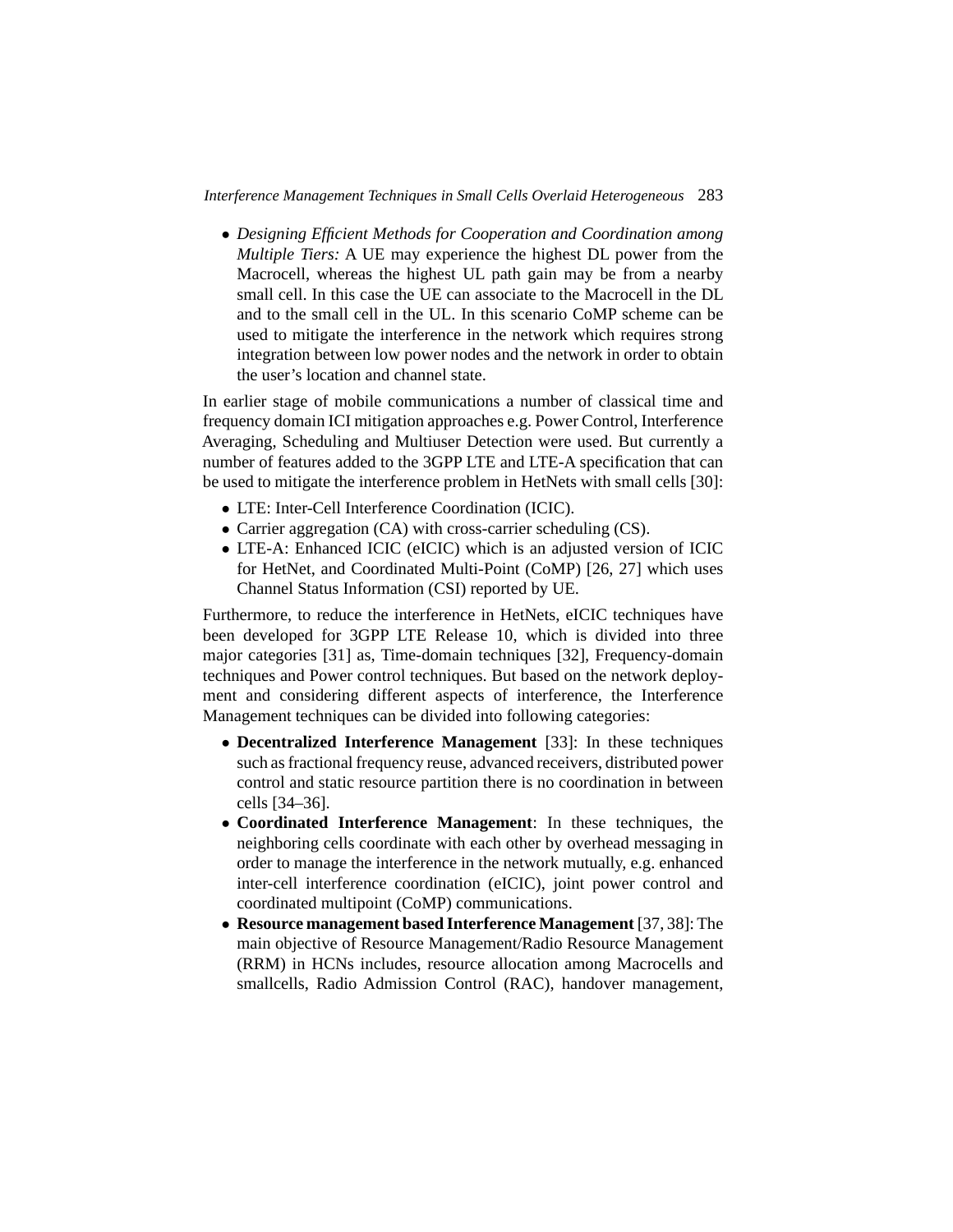packet scheduling etc. Depending upon the evolved network architecture and enhanced technologies, there are several challenges that arise in resource management like, interference mitigation, QoS, resource utilization etc. Several associated works have been proposed to focus on both uplink [39–44] and downlink [45] power control in two-tier Femtocell.

In general, RRM schemes can be classified into centralized, decentralized and hybrid approaches. But based upon the under-laying technologies and working principle, the RRM can be classified into *resource allocation, frequency scheduling, femto-aware spectrum allocation, graph theory, Femtocell clustering, cognitive radio, distributed learning, frequency reuse, co-operative approach, power control approach* etc.

• **Hardware based Interference Management** [37]: There are several interference management techniques which are hardware based like the direction antenna, a multichannel multi-antenna-based beamformingcodebook-restriction strategy, which enables the Femtocell users to select the channels that are least influenced by Cross-tier interference [46].

In particular no specific classification standard criterion for interference management techniques exists in HCNs. Most of the interference management techniques are designed in combination with resource allocation schemes. Based upon different air interface technologies, some different interference management techniques are discussed below.

## **3.1 Fractional Frequency Reuse**

In HetNets due to the co-deployment of high power and low power nodes in the same network using the same spectrum, more advanced interference coordination and radio resource management schemes are required than in the traditional cellular networks in order to achieve a high network capacity and good user experience. So Fractional Frequency Reuse (FFR) [47, 48] scheme comes into focus as an ICIC technique for OFDMA based LTE network due to its low complexity. In this technique the cells are divided into two spatial regions i.e. inner region and outer region. Then a frequency reuse factor is applied in each region to reduce the ICI between the cell-zone MUE and center-zone MUE, as well as in between the neighboring cell-zone MUEs by applying an efficient channel allocation method. The FFR scheme can be deployed in two ways i.e. Strict FFR and Soft Frequency Reuse (SFR) for both uplink and downlink. SFR can provide higher cell-edge throughput in comparison with the Strict FFR by increasing the power control factor but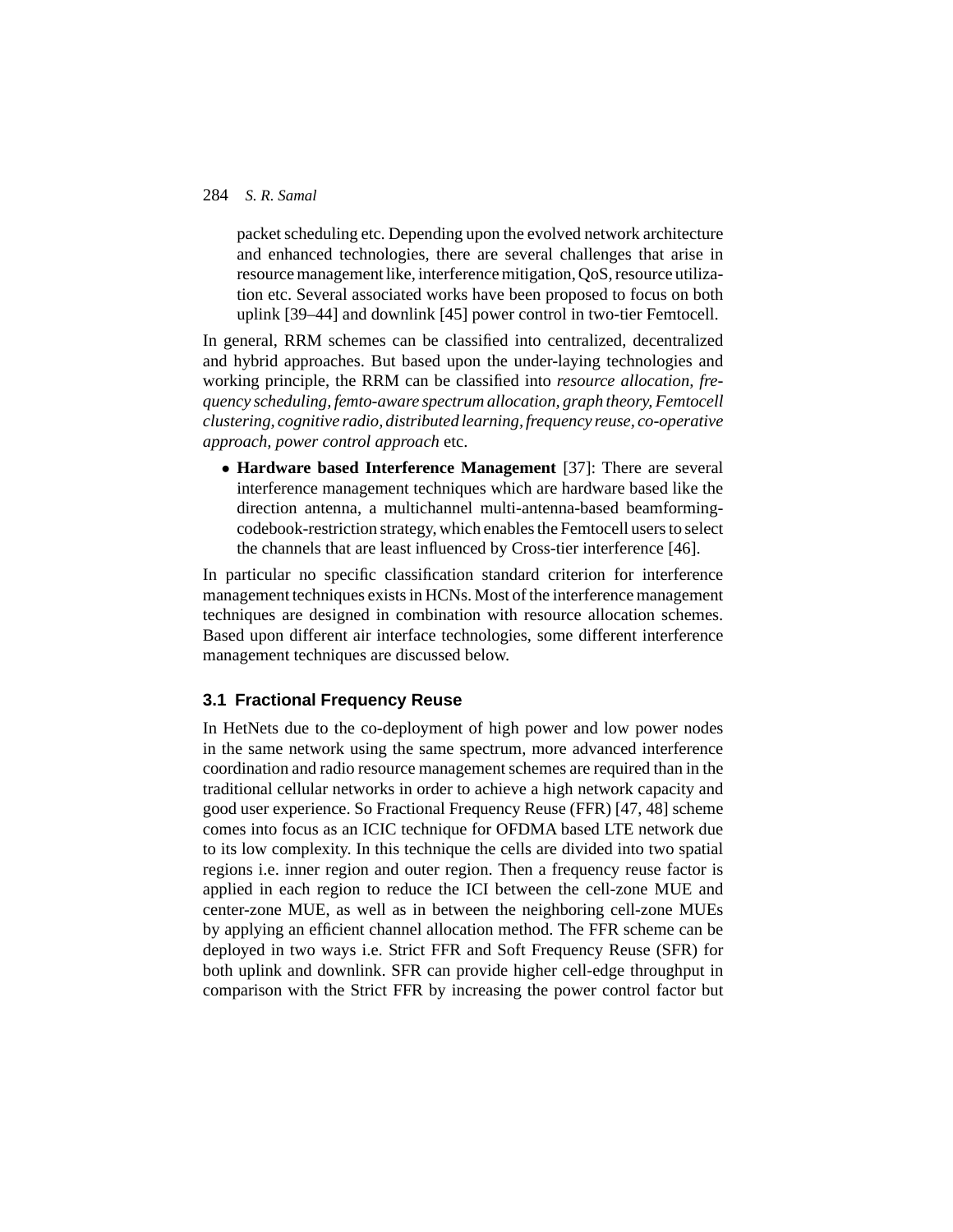this comes at the cost of decreased inner region throughput [48]. This scheme is not efficiently applicable to dynamic cellular networks due to the random distribution of traffic and network structure in the spatio-temporal coordinate. In order to cope with such type of dynamic cellular networks, Imran et al. [49] have proposed a Self Organizing framework for adaptive Frequency Reuse and Deployment (SO-FRD) which can be implemented independently in each region without any explicit signaling and coordination between the regions. This scheme is highly scalable with low operational complexity and can be applicable in both short and long time scale. An improved FFR scheme known as, Optimal Static Fractional Frequency Reuse (OSFFR) shows that the average network sum rate is better in comparison with other schemes as well as this scheme provides higher SINR with much reduced co-tier and crosstier interference [50]. Although the OSFFR scheme increases the number of useable sub-channels per unit area but in a scenario of mass deployment of HeNB, it is too difficult to provide the desired data rate along with the efficient target blocking capabilities.

# **3.2 Power Control Techniques**

Power Control techniques are one of the most important aspects in-order to mitigate the interference issues in HetNets. The most important parameters to compare the performance of different power control schemes are, (i) Aggregate transmit power, (ii) Outage ratio, (iii) Aggregate throughput. So the objective of power control approach, is to support a user with its minimum acceptable throughput and a system with maximum aggregate throughput, but the main problem with this technique is that the reduction of the radiated power at a Femtocell also leads to reduction of the total throughput of Femtocell users, which may significantly improve the performance of victim Macro Users (MUEs). Summarizing of different power control techniques in HCNs, a hierarchical structure is shown in Figure 5.

## **3.2.1 Different power control techniques for interference mitigation in HetNets**

The different power control approaches can be divided into three major categories [31], as *Proactive or reactive power control, Cluster-based power control, Game-theoretic power control*. Descriptively, the proactive or reactive power control schemes mainly focus on reducing the transmission power of HeNBs and dynamic or adjustable power setting for fixed HeNB power setting. It is operated in two ways (i) Open-loop power control method where the HeNB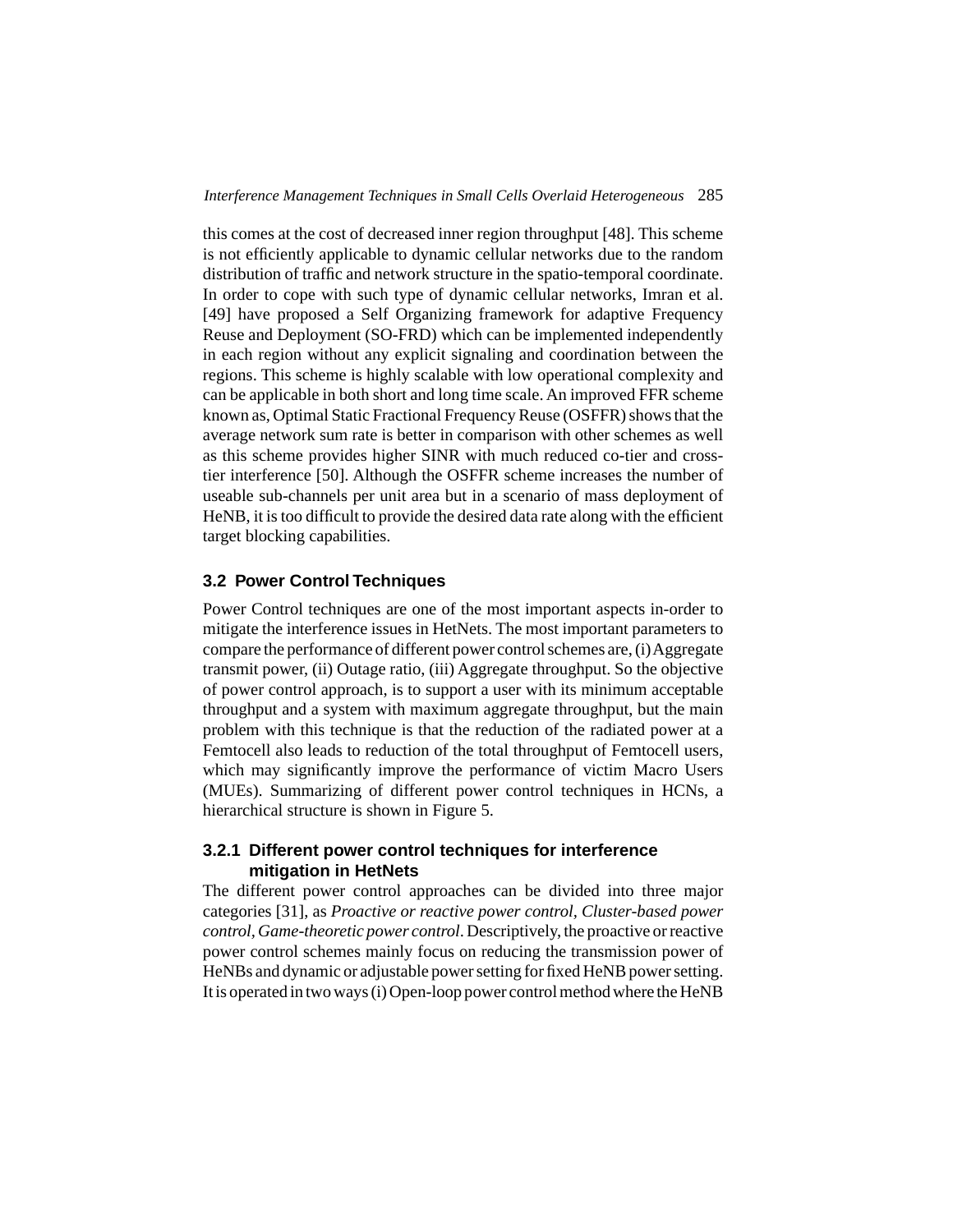



**Figure 5**

adjusts its transmission power based on its measurement results in a proactive manner and (ii) Closed-loop power control method where the HeNB adjusts its transmission power based on the coordination with MeNB in a reactive manner. The Cluster-based power control approach proposes a centralized sensing scheme to obtain information about how many is the number of active Femtocells per cluster by an MeNB and broadcast the interference allowance information to Femtocells for their initial power setting, while distributed sensing can be used to sense the number of active Femtocells per cluster by an HeNB and to adjust its initial power setting correspondingly. In Gametheoretic power control approach, the distributed power control techniques are designed and analyzed for Femtocells, where the MeNBs and HeNBs compete with each other in-order to maximize their capacity under power constraint situations [31]. This approach is followed due to the uncertainty of the SINR values in the wireless cellular network and in most of the cases the output is the Nash Equilibrium of the power control game. The different power control techniques in a Femtocell network are shown in Figure 6.

Adaptive network sensing (ANS) technique for DL power control is proposed in [51] to reduce the ICI caused by uncoordinated deployment of Femtocell in HetNets, bringing up throughput performance enhancement. Overall energy efficiency could also be achieved with proper power control and power consumption optimization. A distributed power control and resource utilization algorithm to minimize the transmit power and intracell interference is proposed in [52]. Different approaches for power optimization are also considered for the uplink in many research works. Taking into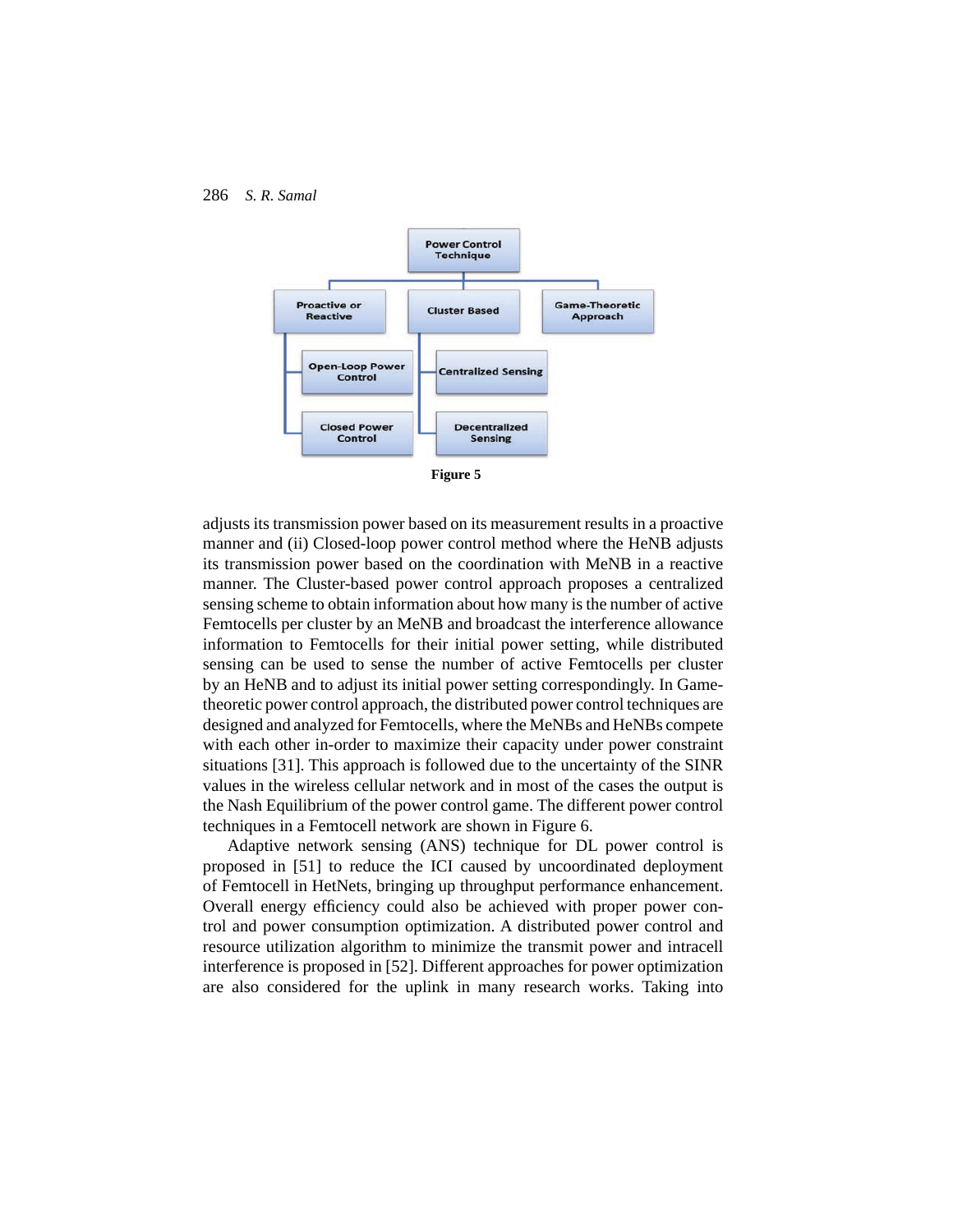

**Figure 6** Different Power Control Techniques for Interference Mitigation in HetNets.

account the uncertainty of channel state information (CSI) and depending upon the different service requirements in two-tier Femtocell network systems, a robust hierarchical uplink power control scheme has been proposed by [53]. The approach is based on a game theoretic approach applying a distributed iterative power control algorithm to obtain Nash Equilibrium with the goal of maximizing the utilities of all users. The authors in [54] propose a power control scheme for two-tier small cell networks formulated as a Stackelberg game focused on the reduction of the cross-tier and co-tier interference together with as the power consumption of the users. Other uplink power control schemes based on combined open-loop and closed loop approaches and heuristics are proposed in [55–57].

## **3.3 Cognitive-based Approach**

The cluster-based power control approach above proposes a centralized sensing scheme to obtain information about the number of active Femtocells per cluster by the help of a MeNB and to broadcast the interference allowance information to Femtocells for their initial power setting. In Cognitive-based approaches, the network utilizes the distributed sensing scheme to sense the number of active Femtocells per cluster by an HeNB and adjusts its initial power setting correspondingly. Based on the information collected by applying cognitive-based approach, the Gibbs sampler, game-theoretic and compressive sensing approaches have been explored more for interference mitigation (both cross-tier and co-tier) in a Macro-Femto HetNet [58]. The cognitive-based interference mitigation technique is basically used to control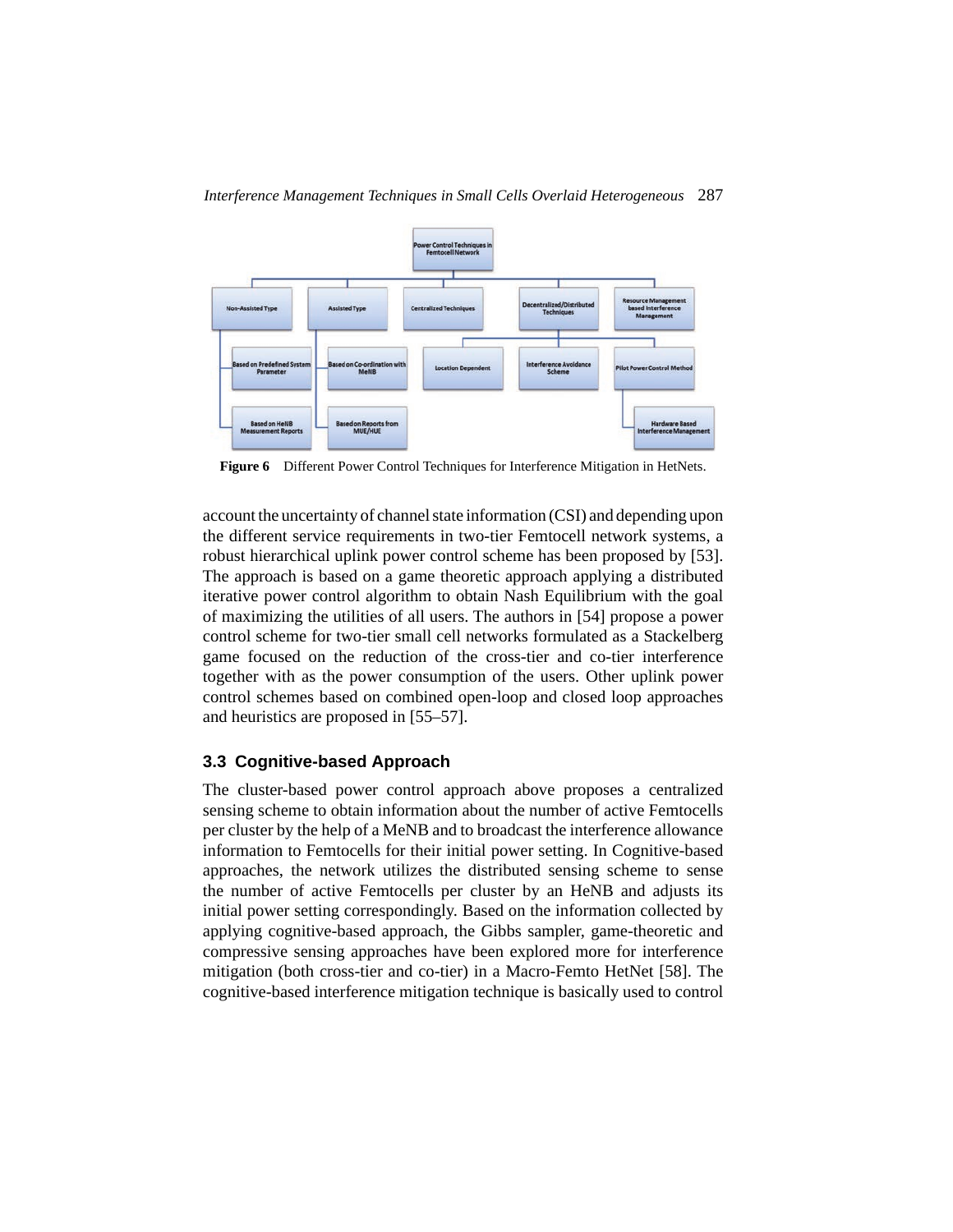the cross-tier and co-tier interference in OFDMA based Femtocell HetNets. The interference management IM based on the cognitive approach can be classified into three categories as, opportunistic interference avoidance, and interference alignment and interference cancellation.

In order to collect the information about the communication environment the HeNB is enabled with cognitive radio (CR) technology by which different challenges like random deployment of Femto-Macro BS, backward compatibility, lack of coordination between MeNB and HeNB and restricted access can be avoided. In [59] an overview of the different possible CR enabled interference mitigation techniques e.g. *Cognitive Resource Block Management, Cognitive Interference Cancellation for Retransmission, Strategic Game-Based Resource Block Management, Gibbs-Sampler-Based Spatial Path Selection*, have been considered to control cross-tier and cotier interference in OFDMA Femtocell heterogeneous networks. In order to mitigate the interference, both in co-tier and cross-tier, Li Huang et al. [60] propose GSOIA (Gale-Shapley Opportunistic InterferenceAvoidance) scheme for Macro-Femto HetNets. In this scheme the cognitive enabled Femtocells randomly senses the communication environment to find free spectrum which reduces the cross-tier interference and the Gale-Shapely spectrum sharing provides one-to-one matching policy (by executing this policy among nearby Femtocells) causing a reduction in co-tier interference.

#### **3.4 Q-learning Approach**

The ICIC technique plays a vital role in the CRE mechanism. Due to CRE the cell-edge users suffer from low DL SINR, as the ICIC manages to provide an improved SINR to the extended range users in the DL. In time-domain ICIC technique the MeNB reduces its transmission power by using Almost Blank Sub-frame (ABS), where in frequency-domain ICIC technique the CA & CS is used to avoid the co-tier interference in the DL. For both, time and frequency-domain ICIC, Simsek et al. [61] propose a dynamic reinforcement learning based on eICIC for the HetNets comprising of Macrocell and Picocell. Here the Picocell learn their CRE bias and DL power transmission and the Macrocell transmission power can be optimized by applying a decentralized Q-learning procedure (inspired form the Reinforcement Learning (RL)) for joint interference management and cell association mechanism. The Macrocell optimizes its transmission by serving its own users while adhering to the Picocell interference constraint. By comparing the simulation results of the proposed solution with a number of existing ICIC approaches, such as resource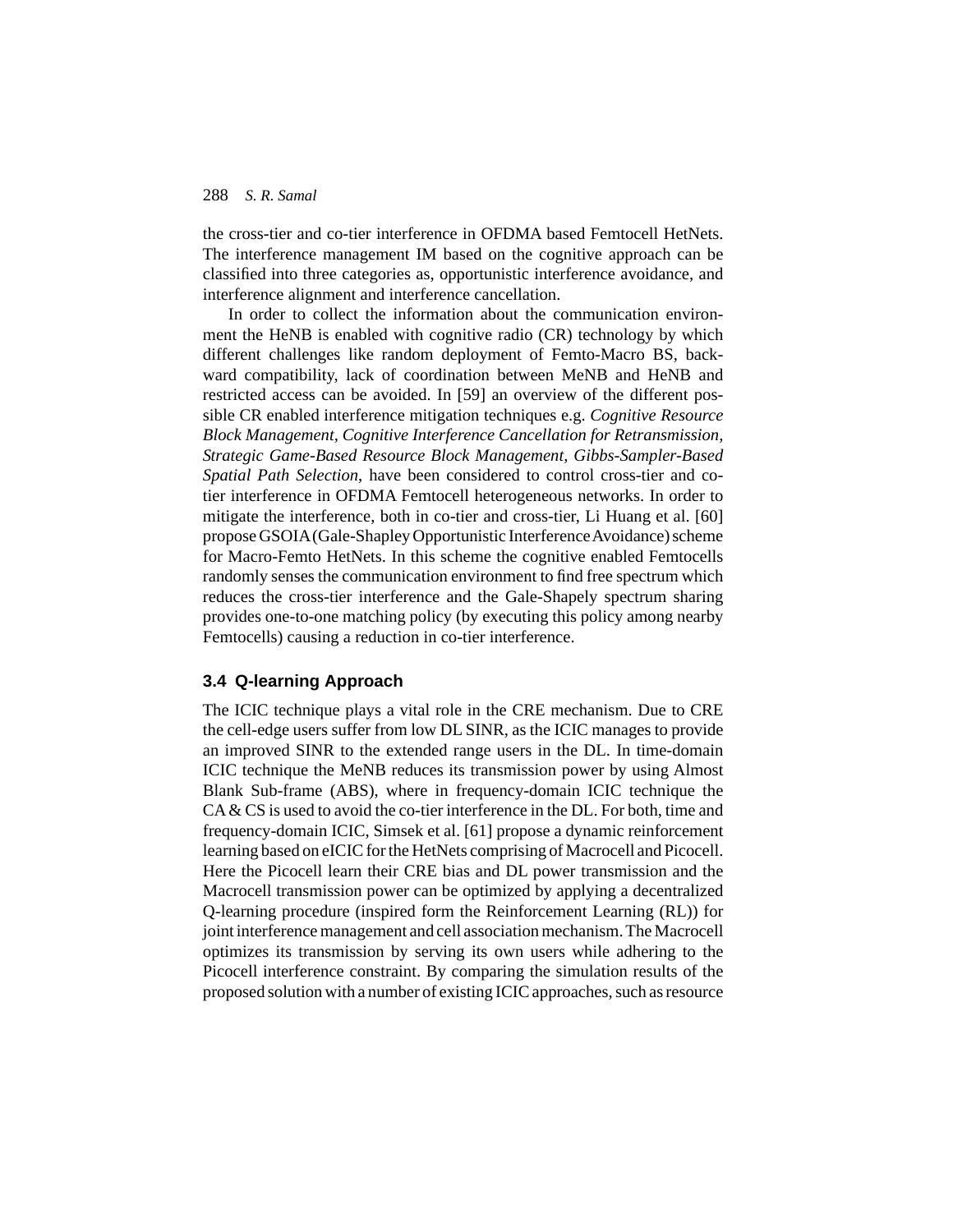partitioning (RP), fixed cell range expansion (CRE) and fixed Almost Blank Subframe (ABS) significant gains of up to 125% are seen as compared to RP and 23% as compared to static ICIC approaches.

## **3.5 Coordinated Approach**

The authors in [62, 63] propose a framework based on the iterative waterfilling approach to be applicable in the mobile environment depending upon its adequate speed. To realize this ICI management scheme coordination among the cells is necessary. Depending upon the quality of the back-haul link the coordination between the cells can be implemented in two ways i.e. semi-static and dynamic coordination approach. Dynamic coordination provides better performance due to its flexibility as compared to the semi-static coordination. But the area of coverage of the dynamic coordination is smaller than that of semi-static coordination. In dynamic coordination joint transmission and coordinated scheduling or beamforming can be used to reduce ICI. To achieve the benefits of both the coordination in an efficient way a Hybrid coordination scheme is used, which gives a significant gain of more than 28% average throughput gain and more than 30% cell edge throughput gain over semi-static coordination with different bias values [64].

## **3.6 Resource Allocation Approach**

Focusing on co-tier interference, Kaimaletu et al. [65] propose a cognitive resource allocation interference management scheme on the DL, which is able to deal with co-tier and cross-tier interference in heterogeneous cellular wireless networks comprising of Macrocells and Femtocells. Here depending upon the ability to cause interference with each others UEs, the Macrocells and Femtocells get the transmission opportunities and allocated resources (in time and frequency which are near/fully orthogonal), assuming that the Femtocells are operated in closed subscriber group. Considering no interference management scenario, when this scheme is compared with frequency reuse techniques this scheme significantly enhances the average cell-edge UE throughput (5%-tile throughput) with slight degradation in overall sum throughput. It is observed that without any interference management, there is up to 270% increase in cell-edge throughput for the MUEs and 50% when the reuse factor is 3, whereas for HUEs the increase is about 140%. Also the scheme decreases the probability of cell-edge users in the system experiencing degraded SINR. In [66] the authors propose a cognitive-based interference management solution by sharing measured pathloss information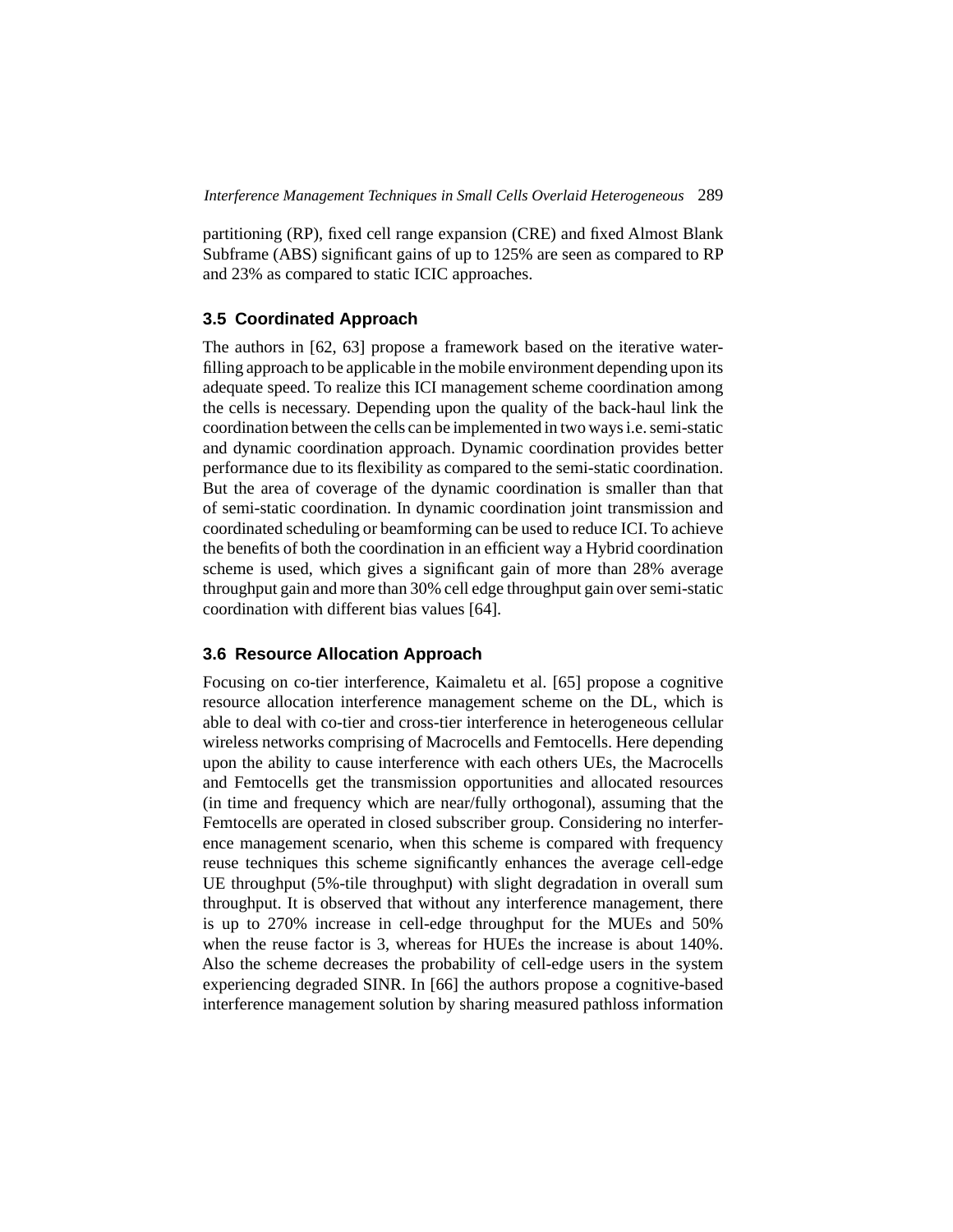among neighbors and selecting component carriers (CC), according to the estimated mutual interference. Based on the existing distributed methods [67, 68], this approach sets an improved cognitive based spectrum selection scheme by which each Femtocell is able to select spectrum intelligently by considering the interference from neighboring Femtocells, as well as the potential interference caused to the neighbor cell by itself, so that a balance between overall capacity and frequency reuse efficiency can be achieved.

#### **3.7 Beamforming**

Among the different approaches that have been studied for interference management since the last decade, the hardware based approach attracts more researchers to focus on it in recent years. In this approach integration of different arrangements of the antenna pattern is done which mainly focuses on the shape of the beam of the serving cell in order to reduce the interference caused to the other cell. By selecting a proper antenna pattern and phase angle the coverage and capacity of the serving cell can be optimized, hence the throughput can be increased.

A commonly used hardware based technique is known as beamforming. In this technique the serving cell focuses the response of the beam in a particular direction, while reducing its response in all other direction. This causes a reduction in interference to the other cells. A spatial filter is used to process the data obtained from an array of sensors to enhance the quality of the received signal based on the surrounding noise and interference. The objective is to estimate the signal arriving from desired direction in the presence of noise and interfering signals.

The beamforming operation can be performed in two ways [69], (i) Conventional beamforming and (ii) Adaptive Beamforming. The conventional beamforming can be done in either frequency-domain or in timedomain. The delay in time-domain corresponds to linear phase shift in frequency domain, where the adaptive beamforming optimizes a collection of weight vectors used to locate targets in a noise environment. A beamforming which samples the propagating wave field in space and the output at time 'k' can be represented as shown below [70],

$$
Y(k) = \sum_{i=1}^{J} w_i^* X_i(k)
$$
 (1)

Where,  $J =$  Number of sensors  $w^* =$ Conjugate weight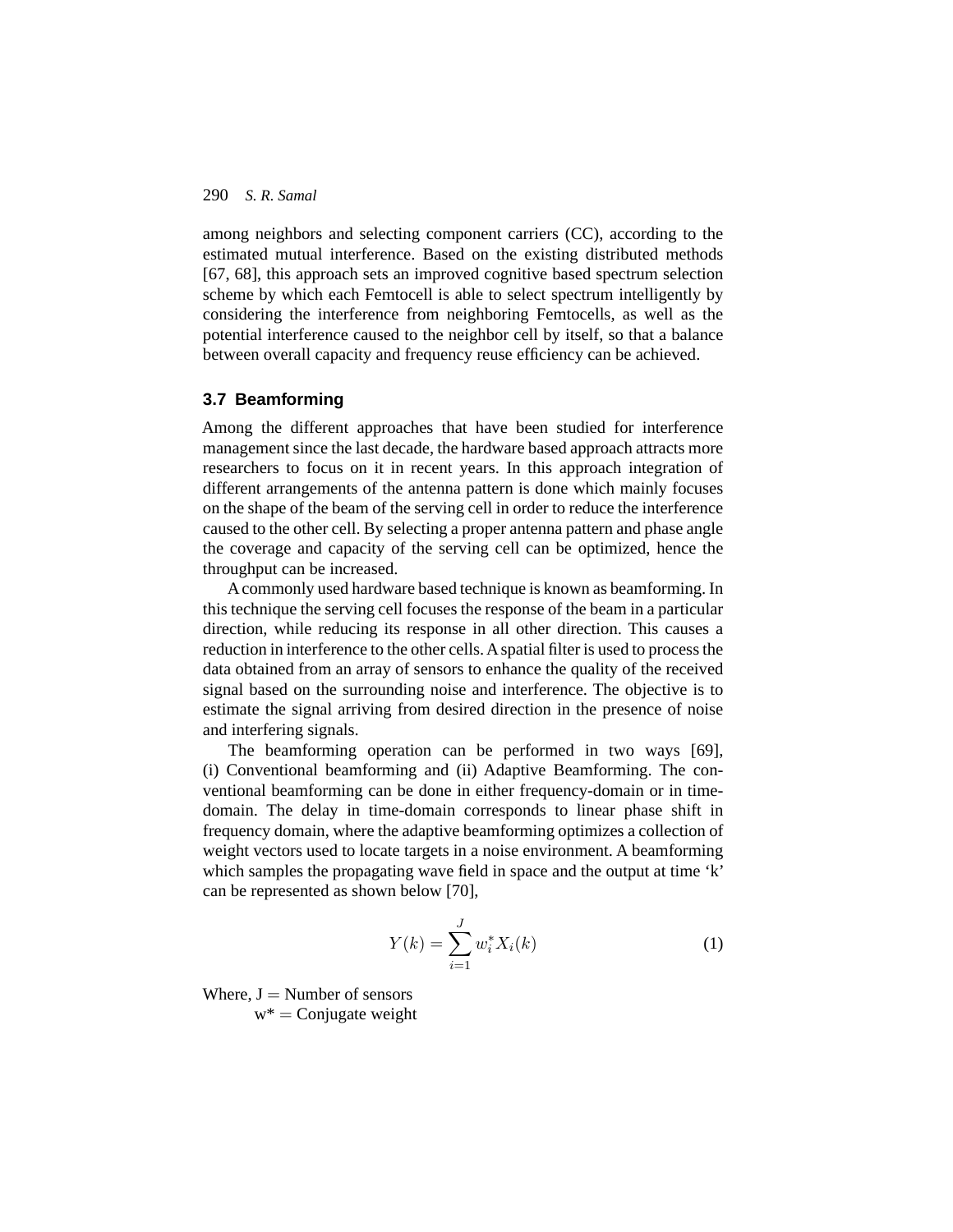Another beamforming which samples the propagating wave field in both space and time can be represented as [70],

$$
Y(k) = \sum_{i=1}^{J} \sum_{m=0}^{k-1} w_{i,m}^* X_i(k-m)
$$
 (2)

The Equations (1)  $\&$  (2) can be written as [57],

$$
Y(k) = w^H X(k)
$$
 (3)

Where,  $w^H$  = weight vector

 $X(k) = Data vector$ 

 $H =$  Hermition transpose/Complex conjugate

As interference mitigation is an important aspect in a two-tier (Macro-Femto) network, since the HeNBs are generally connected to the MeNBs the backhaul signalling is limited for the interference co-ordination in Femtocell network. To reduce the signalling overhead and computational complexity, a distributed beamforming technique is proposed in [71] to mitigate the interference in the downlink as well as to improve the throughput of a multiple input single output (MISO) Femtocell network. In this method an optimal structure of the beamforming vector is presented initially and then based on the desired expression and the Karush-Kuhn-Tucker (KKT) condition, a closed-form solution of the distributed beamforming is proposed. In CSG mode handover problems arise due to the lack of co-ordination between adjacent cells. The authors in [72] propose a method for transmit beamforming based interference control to mitigate the downlink CCI from the uncoordinated adjacent HeNBs. This method utilizes multiple antennas in the HeNBs in conjunction with a control-only connection established between UE and interfering HeNBs. Here the work has been carried out by considering an extension of the twoantenna transmit beamforming configuration which is used in High Speed Downlink Packet Access (HSDPA )framework, to a four-antenna that can be used in LTE standards.Ajoint Femtocell clustering and selective beamforming scheme is proposed in [73] to mitigate the interference at HeNB during the uplink transmission of MUE in HetNets. In this proposed clustering scheme the coverage of the HetNet is splited and then the dominating interference sources are confined in each cluster. This causes the reduction in interference at the HeNB by eliminating the interference in clusters. Then to eliminate the in-cluster interference a MinGI (Minimize the Generated Interference) based selective beamforming is proposed.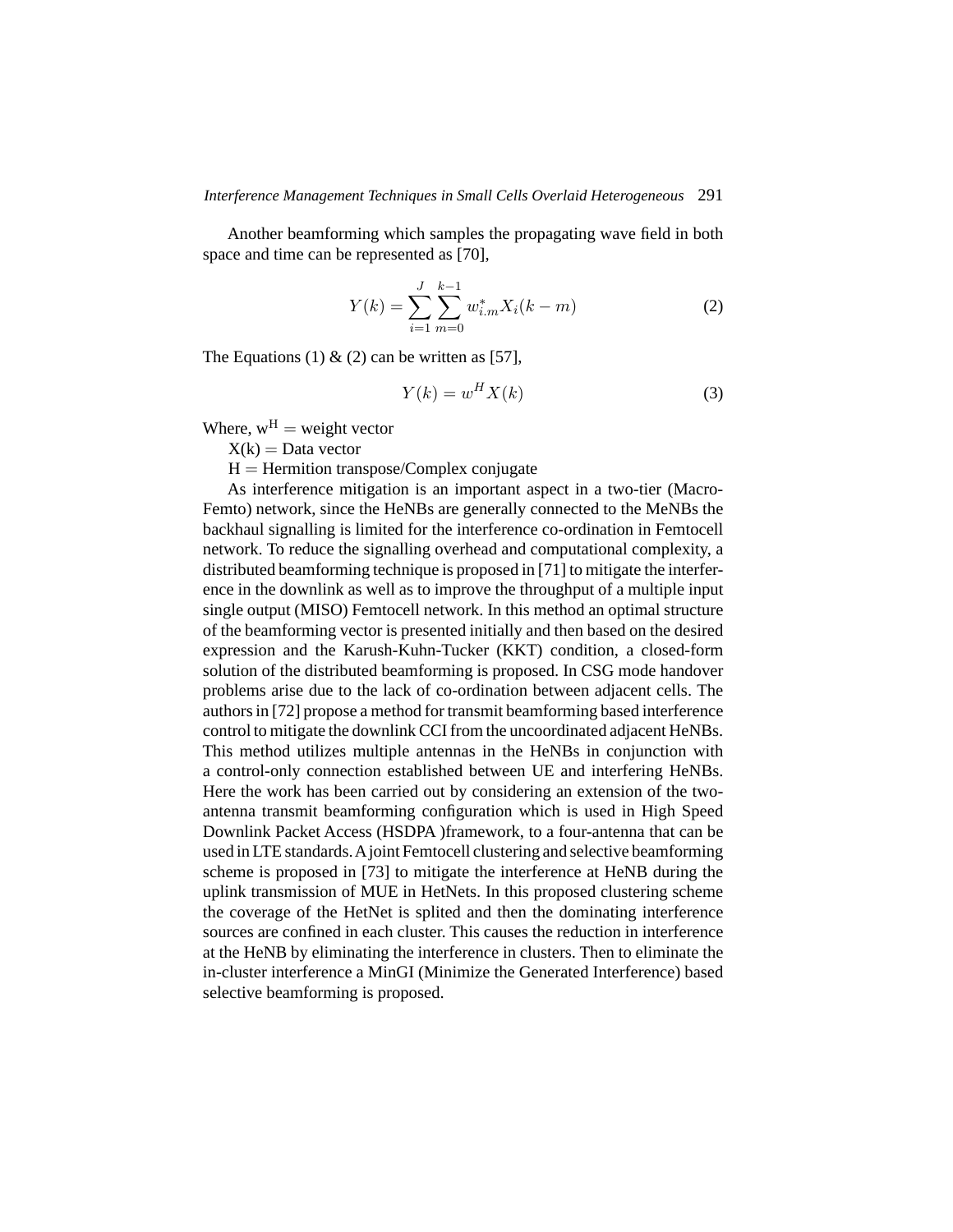In Co-ordinated multi-point (COMP), the co-ordinated beamforming is more efficient in comparison with the joint transmission (JT). Though the JT improves the spectral efficiency of the network it increases the complexity and is highly expensive to be practically implemented. Based on the coordinated beamforming technique, the author [74] proposes a heuristic beamforming algorithm for the interference mitigation in a two-tier HetNets. By this approach the load distribution can be improved by utilizing the average channel gain for the selection of BS and the spectral efficiency can be increased by considering a set of interfered users of the selected BS. The proposed approach in [75] is based on the design of an orthogonal beam forming technique to mitigate the cross-tier interference in Femtocell networks. The strategy of the beam forming is achieved by selecting a subset of the antenna. It is selected based on the number of MUEs, the intensity of the HeNBs and SNR of the users. The idea is to improve the system throughput through the tradeoff between the gain in multiplexing and multiuser interference (cross-tier). This mode of beam selection significantly reduces cross-tier interferences and ensures radio resources to the HeNBs in an opportunistic fashion. The scheme further minimizes cross-tier interference through the deployment of a distributed power control mechanism for HeNBs.

## **3.8 Antenna Tilt Approach (Directional Antenna)**

Another hardware based interference management technique is the antenna tilting approach. To meet the different QoS and performance requirements in terms of SINR, several researches have been done to show the impact of optimization in the antenna parameters for the future wireless communication systems [76, 77]. In contrast, the concept of self-organizing networks (SON) is being introduced by 3GPP to make the network more autonomous and time efficient for future generation cellular networks, where a part of SON use cases defines the coverage and capacity optimization (CCO). Hence, considering the coverage and capacity as a key factor of HetNets, antenna tilting technique attracts more researchers to focus on it due to its low operational expenditure (OpEX) and complexity. By using antenna tilting technique, a significant improvement in the desired SINR, average throughput and sum data rate within the cell can be observed as well as reduction in the interference to the other cells can also be achieved [78, 79]. Furthermore, the coverage and capacity of the network can also be improved in the constraints of available bandwidth. To optimize the capacity and coverage, the antenna tilting (Uptilt/Downtilt) is possible in two ways i.e. mechanically or electrically (as shown in Figure 7)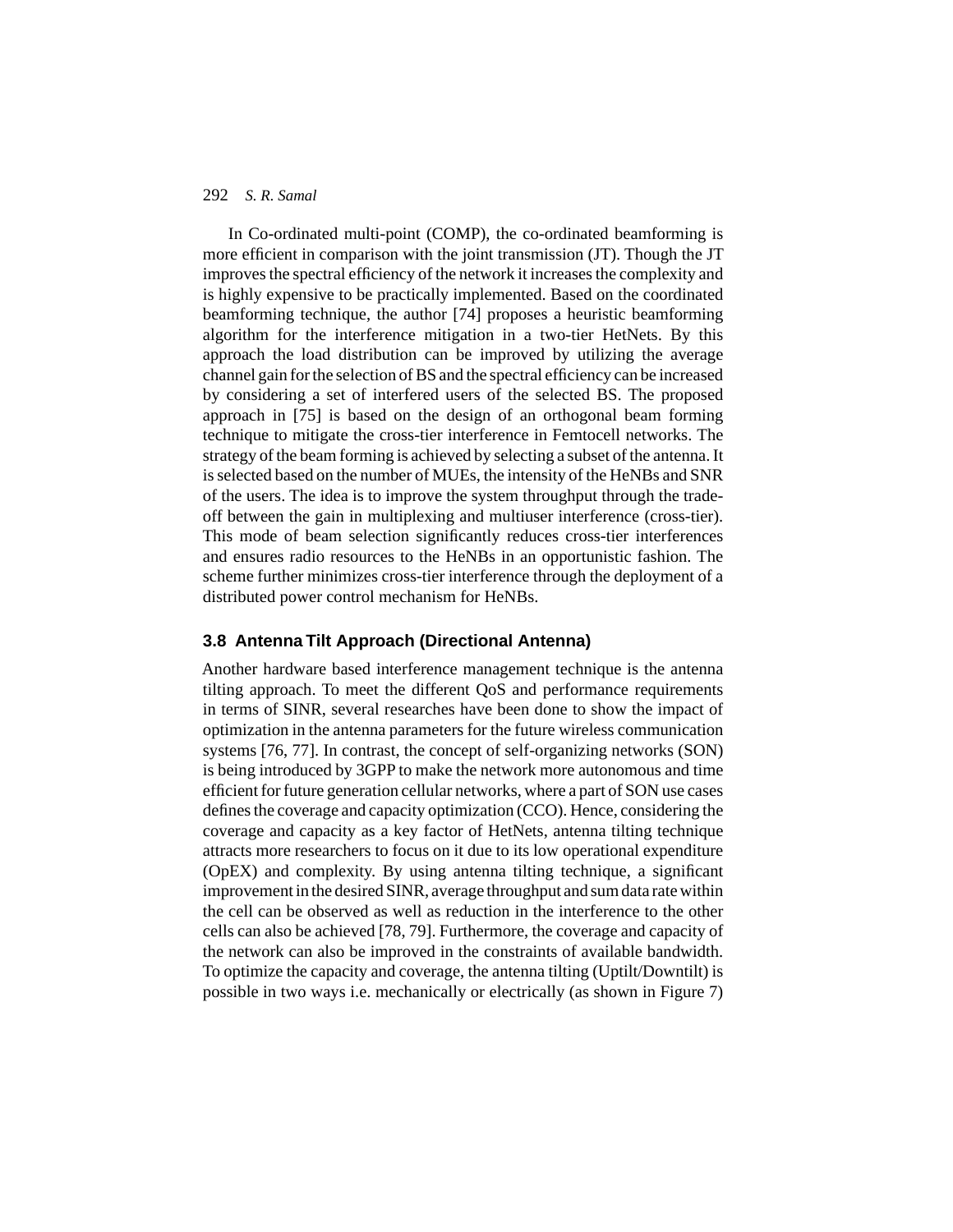

Figure 7 Antenna tilting scheme.

depending upon the number of users and their distribution in a current network environment.

The mechanical tilt is cost inefficient and more time consuming though it requires physical site visits. But by using remote electrical tilt (RET) the radiation pattern can be adjusted remotely. By utilizing the electrical downtilt, the HeNB signal transmission can be controlled at the cell's edge while well-designed upper side-lobe suppression (USLS) sharpens the cell's edge to minimize interference. By optimizing the angle of antenna tilt depending upon the antenna height and distance between them the desired SINR values can be achieved for communication purposes. The objective of the antenna tilting scheme is to confine the HeNB transmitting power and simultaneous reuse of radio resources in multiple cells. By confining the transmitting power to each cell (sectrorized cell) using directional-beam antennas the co-channel interference can be reduced, thus increasing radio resource efficiency [80].The optimization using antenna tilt is more useful in the case when a hotspot of users is formed in between different cells. The nearest HeNB adjusts its antenna tilt towards the hotspot zone, thus reducing the interference from the other cells. This causes a significant improvement in the SINR level. The adaptation of antenna tilt is formulated as an optimization task for utility fairness in the cellular network, subject to network constraints [81]. The antenna tilting adjustments can be carried out jointly at the HeNB in coordinated manner for interference management. This optimization problem is normally non-convex, but the authors in [81] show that: (1) Under high SINR operating mode and with an appropriate choice of variables, the optimization is convex for any concave utility function, and (2) under any SINR operating mode, the optimization can be formulated in a convex manner when the objective is a proportional fair rate allocation. This approach is much simple as making use of measurements which are readily available at the base station, but this optimization is only applicable for certain conditions.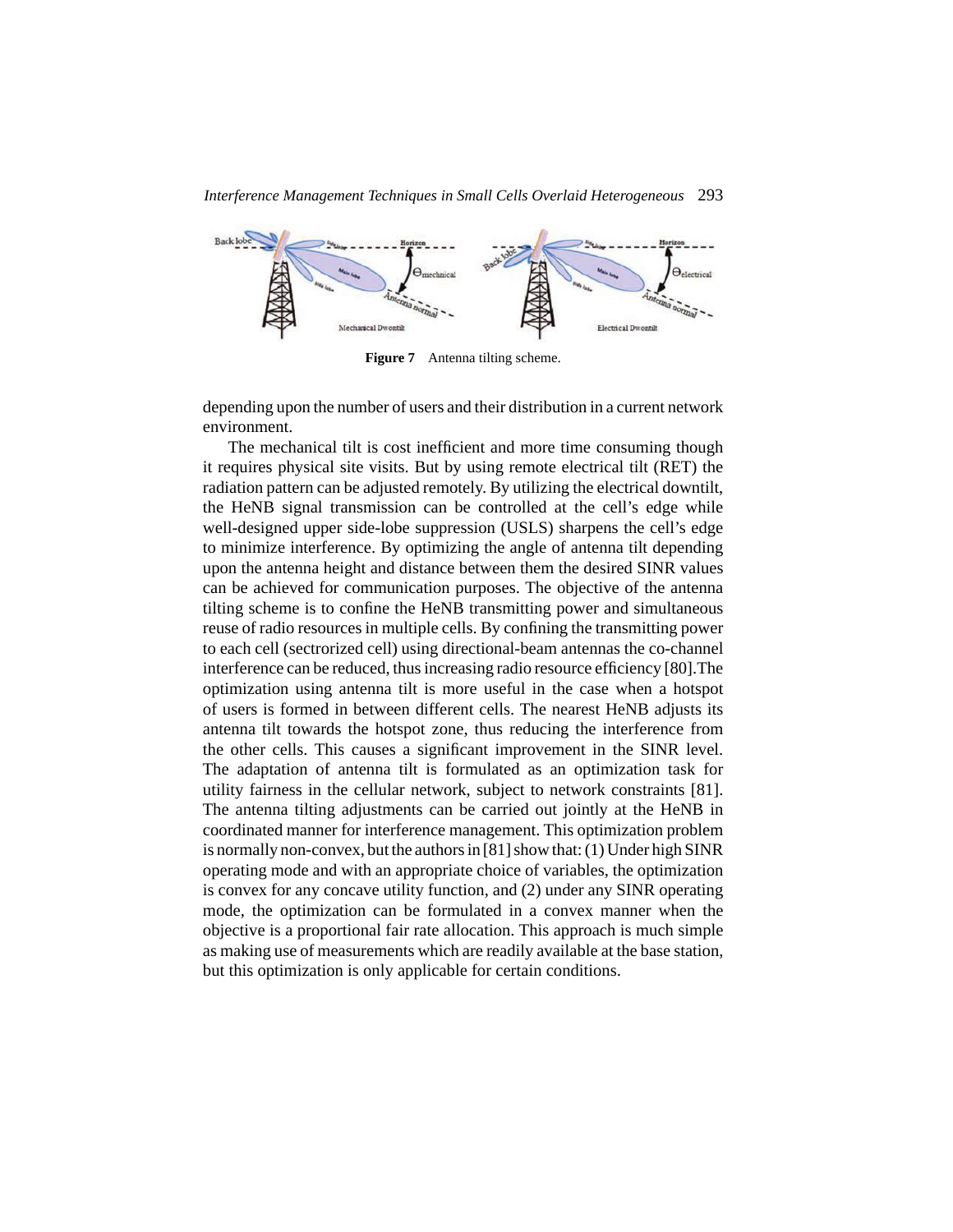A significant improvement in performance due to CCO by using RET can be observed in case of suboptimal network planning or reuse of 3G network planning [82]. In this article, the authors propose a case based learning (CBL) centralized algorithm which mainly relies on the cases and instances (e.g. received power, SINR, call drops) that are stored in the memory for applying them to the new situations directly. Due to the low implementation complexity, high accuracy in case of small number of instances and irrelevant features the CBL is considered to be more accurate. According to this algorithm, instances/samples are collected from the central network server and stored in the memory. Then the optimum antenna tilt is determined using the k-nearest neighbor algorithm where the case matches to the current state. The main drawback of this algorithm is that, it is not clear about the number of cases/instances to be collected.

In [83], a method is proposed for self-coverage and capacity optimization using antenna tilt in a fully distributed manner. The CCO in this method uses fuzzy reinforcement learning (RL) approach namely Q-learning, which operates in fully autonomous fashion without any priori information for the network conditions. The simulation results show convergence of the solution to the global optimal settings and 20% improvement in performance in comparison to other existing fuzzy logic based RL approach. But this method lacks to provide a significant throughput gain. A decentralized fuzzy Q-learning is proposed in [84] to optimize the base station antenna downtilt automatically using information form its own and neighboring cells. This scheme uses a central control mechanism for initialization and termination of the optimization processes. The simulation results show significant improvement in performance gain in terms of coverage and capacity and fast convergence. The advantage of this algorithm is that, it has the capability to learn from the changing environment and may also provide other self-optimizing capabilities for self-organizing LTE network.

To avoid the problems of algorithm in [82, 83] i.e. incapability of handling a large set of network configurations and the inability to adapt to the network environment without prior knowledge, a centralized RL sparse sampling algorithm is proposed in [85]. The authors of [85] focus on the problem of self-optimization in the LTE network environment by adjusting antenna tilt and show that this approach is more efficient than supervised learning and Q-learning algorithms in terms of self-healing performance and multiple coverage problems. The authors in [86] add dynamic and adaptive antenna tilt adjustment for the best trade-off between coverage and capacity in mobile networks. This approach is based on RL methodology with low computational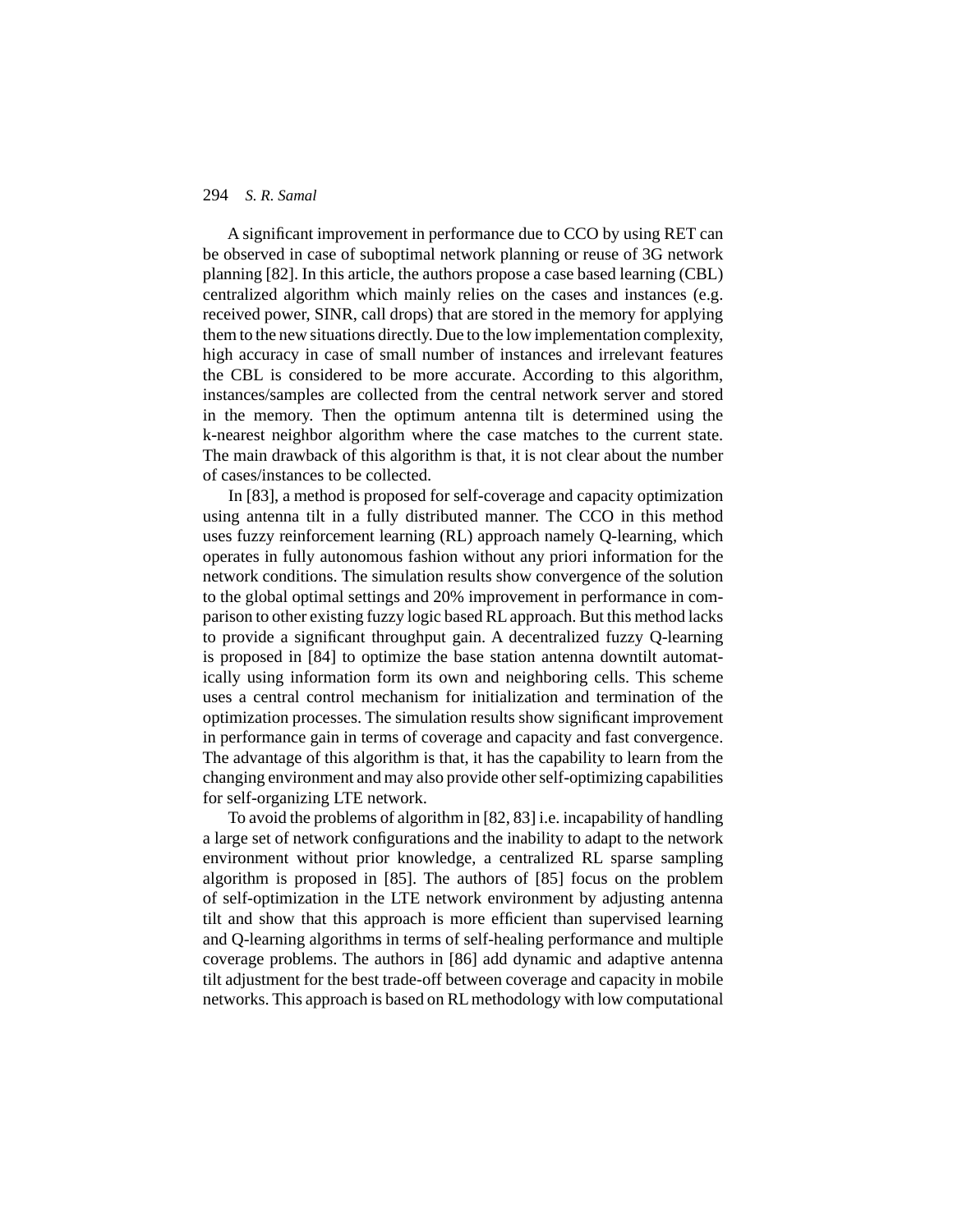complexity for distributed real-time operation. Based on the simulation results, it gives nearly 30% improvements in the sum data rate that can be achieved. The advantages of the proposed algorithm is that it is model independent and can be applicable to the current and future mobile networks for ICIC, load balancing and energy saving.

Finally, in a HetNet comprising of Metrocells, the area of spectral efficiency and average user rate can be increased by the application of optimal electrical downtilt in order to decrease the metro cell antenna vertical beamwidth [87]. For the successful deployment of Metrocells in HetNets the operators can apply Macrocell principles to the metro cell network design to minimize metro cell interference and optimize spectral efficiency. In [88], it is demonstrated that, by utilizing the electrical downtilt and USLS the improved spectral utilization enables the operators to increase user throughput or satisfy more users with savings in capital expenditure (CapEx)/OpEx.

## **4 Advanced Interference Management**

Basically, most of the interference management operations in 4G LTE system are carried out in the network side only, because of their high backward compatibility and easy deployment. But the sole management of interference issues in the network side arise lots of overhead and practical complication issues [89, 90]. To avoid this problem LTE Release 12 focuses on UE-side interference management. Still more things about this technique are to be unveiled in this release. Based on the key challenges of 4G and implementation of UE-side interference management, theAdvanced Interference Management (AIM) technique may be the source of attraction for the future 5G wireless networks [91]. The main advantage of this technique is that, it is suitable for both UE-side as well as the network side operation. In [91] the authors discuss some important issues related to the interference and requirements for AIM in 5G systems dealing with two aspects of AIM:

- UE-side interference management by advanced receivers with interference joint detection/decoding;
- Network-side interference management by joint scheduling.

In UE-side interference management, the receiver (commonly referred as advanced receiver) reconstructs the interference signal by considering the values of the coding scheme, channel and resource allocation as well as the output of detector/decoder. In the network-side, the authors apply a joint scheduling approach for interference mitigation which is very much similar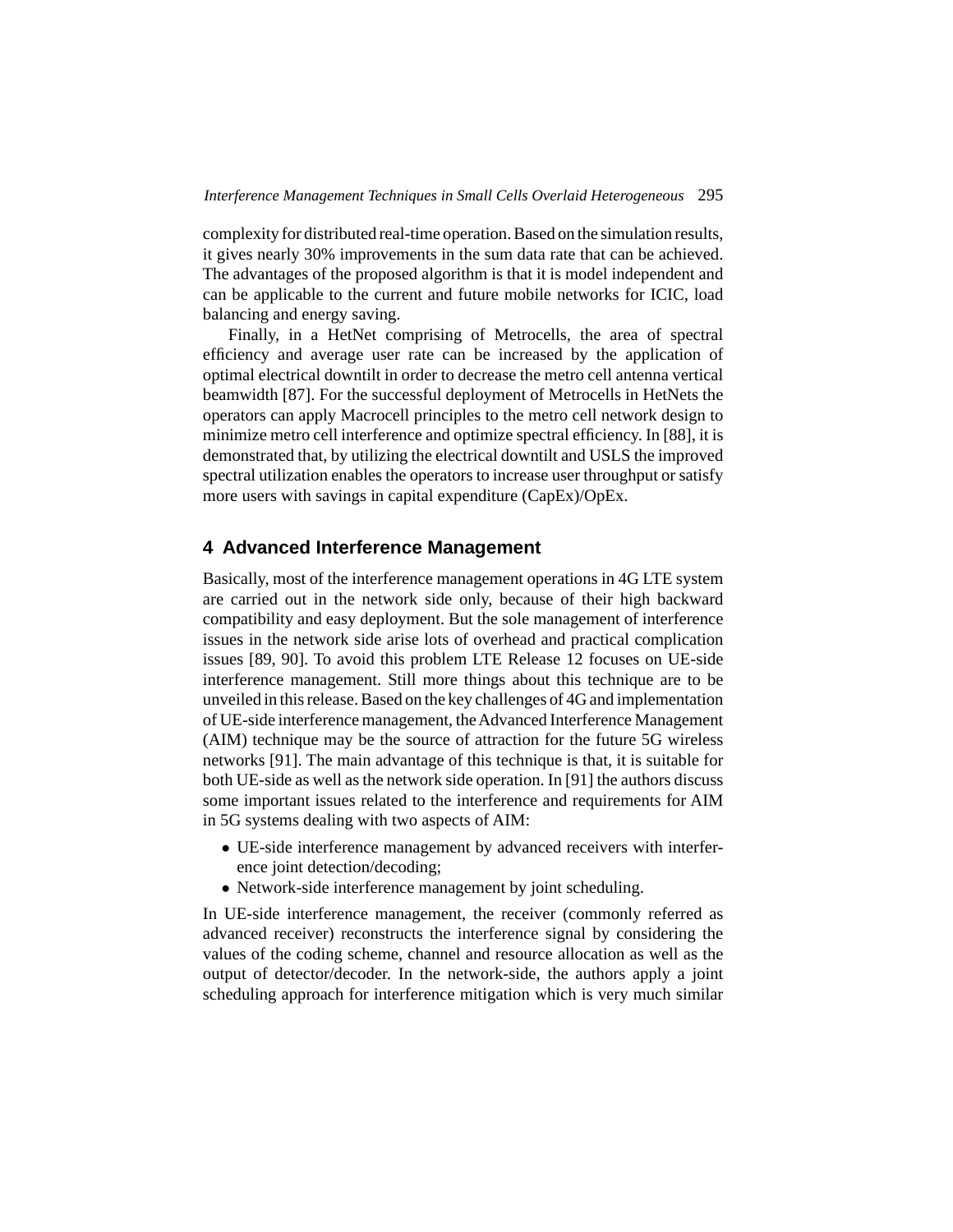to CoMP scheme. The authors also address a number of practical issues that lead towards real implementation, such as realistic interference conditions, practical receiver architectures, CSI reporting for AIM, practical issues with joint scheduling, prospective gains etc. The benefit of these technologies is the improvement in the cell edge throughput without immolating the cell average throughput in comparison with the current LTE system performance, which may be considered as key factor for 5G.

Towards the deployment of a bigger number of small cells in HCNs, a Self-Interference Cancellation (SIC) technique is proposed in [92], which can be used to reduce the backhaul problems by re-using radio resources for transmission and reception purpose simultaneously. SIC plays an important role for simplifying the spectrum management issues. Furthermore in the constraints of spectrum availability, the huge demand of data consumption, low latency, high throughput can be met by utilizing the SIC technique in enhanced interference coordination, spectrum virtualization and increased link capacity in a cost-effective way.

# **5 Conclusion and Future Research**

Due to the proliferation of wireless cellular networks the demand for high data rates also increases. It is too difficult for the MNOs to meet all the requirements in an efficient way while maintaining the desired SINR level. So for future cellular communication systems, more focus is given on the deployment of a large number of small cells operating on higher frequencies. In this context HCNs attract more attention, where small cells like Picocell, Femtocell, Metrocell are overlaid to the conventional Macrocell network. For the successful deployment of heterogeneous wireless cellular networks, it is desired to consider the interference as key challenge. There are different aspects of interference which arise due to heterogeneity nature of the HCNs and random spatiotemporal distribution of the mobile users. So it is necessary to mitigate the interference in various ways to provide a better QoS in a cost and time efficient way as well as to increase data rates, capacity and efficiency of the network.

In this paper different types of interference management techniques of HCNs were considered. The main focus was related to the hardware control based and power control based interference management techniques. Analyzing the existing approaches and considering the problems due to the extensive growth in deployment of Femtocell like intra-interference (Femto-Femto), dense-deployments and environmental impact (global warming and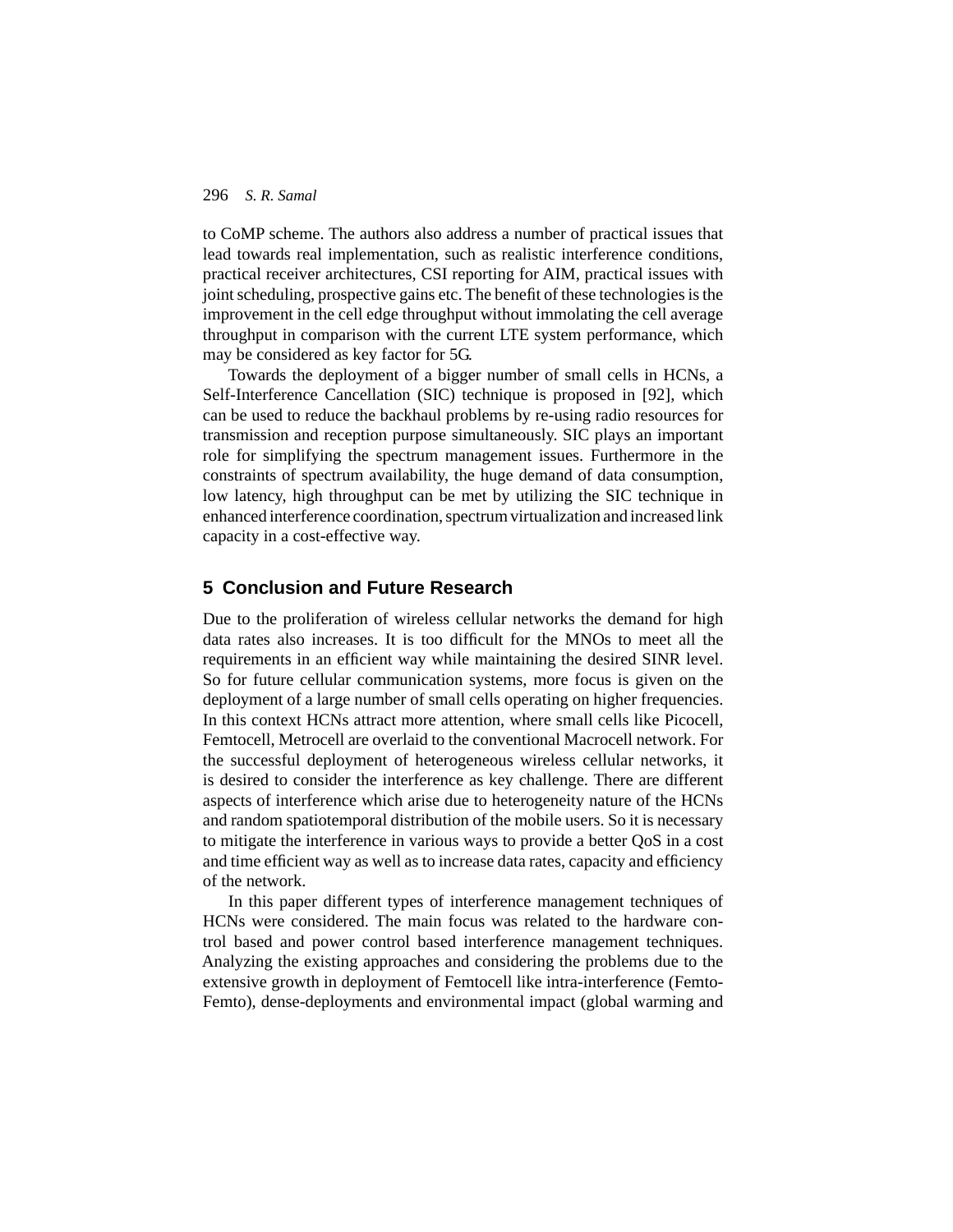greenhouse gas emissions) the development of a framework for power control in dense Femtocell deployments, with a main focus on the energy efficiency of cellular communication networks could be a way forward to the development green communication solution. In this relation it will be necessary to optimize base station transmission power, to manage/reduce the interference and to maximize the energy efficiency in LTE/LTE-A systems. Along with this, dynamic trade-off between coverage and network complexity as well as tradeoff between coverage and capacity in mobile networks must be implemented to boost the efficiency of HCNs. In addition, the power control approach and electrical beam tilting could be conjugated to provide optimized coverage depending upon the user density, mobility or distribution and also to avoid the network coverage holes.

Nevertheless all the work done in this field, a lot of future research should be still focused on the topics related to resource management and allocation, as these issues will play a major role in terms of either spectrum or power efficient utilization. Orthogonal resource allocation should also be considered as a major approach for reduction of the cross-tier interference, but more efficient methods should be investigated and developed, as this approach requires more frequency bands for spectrum allocation. With the limited available spectrum efficient interference management techniques with low computational complexity will be necessary to be developed. Looking towards the future 5G wireless communications, research and the running standardization efforts by ITU, IEEE, 3GPP, etc, it is obvious that 5G will lead to ultra-dense deployment of small cells and IoT nodes, paving the way to the introduction of cell-less architectures and new communication scenarios especially in smart cities [93]. The idea behind cell-less architectures will bring up the needs to find new flexible user association schemes, cooperative communication approaches and other novel access methods to cope with the complex interference scenarios in a smart city [94]. This will impose new research challenges related to power control and interference. Research on energy efficiency in 5G through the convergence of computation and transmission power together is also another open challenge for future research [95].

## **References**

[1] Poulkov, V., (2016). Beyond the next generation access in R. Prasad, S. Dixit (eds) Wireless world in 2050 and beyond: A window into the future!, Springer Series in Wireless Technology. ch. 2, 17–39.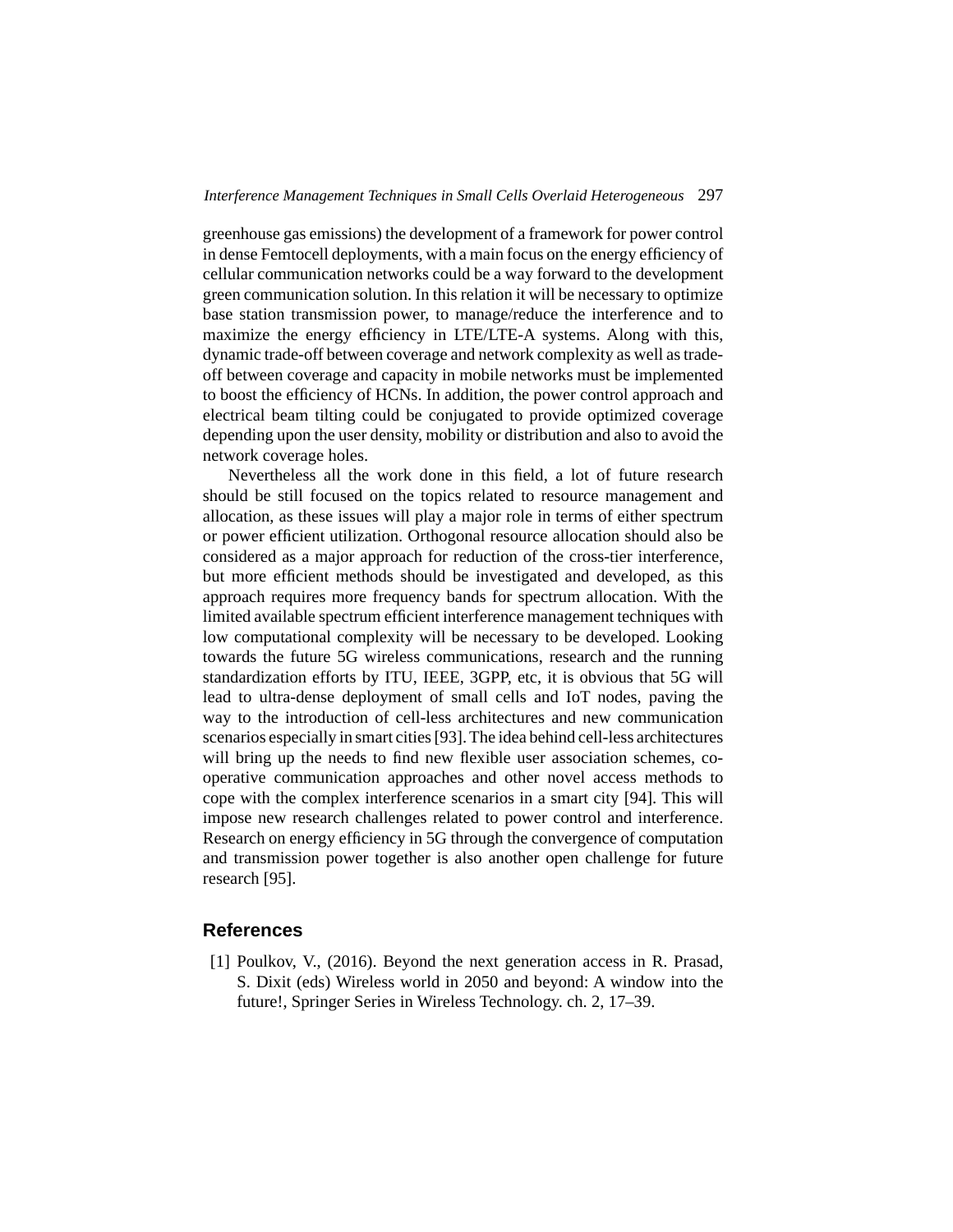- [2] Cisco. (2012). Cisco visual networking index: Global mobile data traffic forecast update, White Paper.
- [3] Ericsson. (2011). Differentiated mobile broadband, White Paper.
- [4] Metis. (2013). Scenarios, requirements and KPIs for 5G mobile and wireless system, ICT-317669 METIS project.
- [5] Kyoseva, T., *et al.* (2014). Disruptive innovations as a driving force for the change of wireless telecommunication infrastructures, *Springer Journal, Wireless Personal Communications*, 78(3), 1683–1697, doi: 10.1007/s11277-014-1911-z
- [6] Lopez-Perez, D., *et al.* (2011). Enhanced intercell interference coordination challenges in heterogeneous networks, in *IEEE Wireless Communications*, 18(3), 22–30, doi: 10.1109/MWC.2011.5876497
- [7] Bendlin, R. *et al.* (2011). From homogeneous to heterogeneous networks, A 3GPP Long Term Evolution Rel. 8/9 Case Study, in 45<sup>th</sup> *Annual Conference on Information Sciences and Systems (CISS)*, pp. 1–5, Baltimore, MD.
- [8] Hegde, N. and Altman, E. (2003). Capacity of multiservice WCDMA networks with variable GoS, *IEEE Wireless Communications and Networking (WCNC-2003)*, pp. 1402–1407, vol. 2, New Orleans, LA, USA, Mar. 2003.
- [9] Madan, R., *et al.* (2010). Cell association and interference coordination in heterogeneous LTE-A cellular networks, IEEE Journal On Selected Areas In Communications, 28(9), 1479–1489.
- [10] Samal, S. R., *et al.* (2017). Coverage analysis of heterogeneous wireless network with n-interacted transmission nodes, *IGI Global, International Journal of Interdisciplinary Telecommunications and Networking (IJITN)*, 9(4), 49–58, doi: 10.4018/IJITN.2017100106.
- [11] Bandopadhaya, S., *et al.* (2017). Base station transmission power optimization in interference-limited cellular networks for maximum energy efficiency, in *Proceedings of 13th International Conference on Advanced Technologies, Systems and Services in Telecommunications (TELSIKS)*, pp. 228–231, Nish, Serbia.
- [12] Sahin, M. E., Guvenc, I., and Jeong, M. (2009). Handling CCI and ICI in OFDMA femtocell networks through frequency scheduling, in *IEEE Transactions on Consumer Electronics*, 55(4), 1936–44.
- [13] Li, H., Xu, X., and Hu, D. (2010). Graph method based clustering strategy for femtocell interference management and spectrum efficiency improvement, in *6th International Conference on Wireless Communications Networking and Mobile Computing (WiCOM)*, pp.1–5, Chengdu.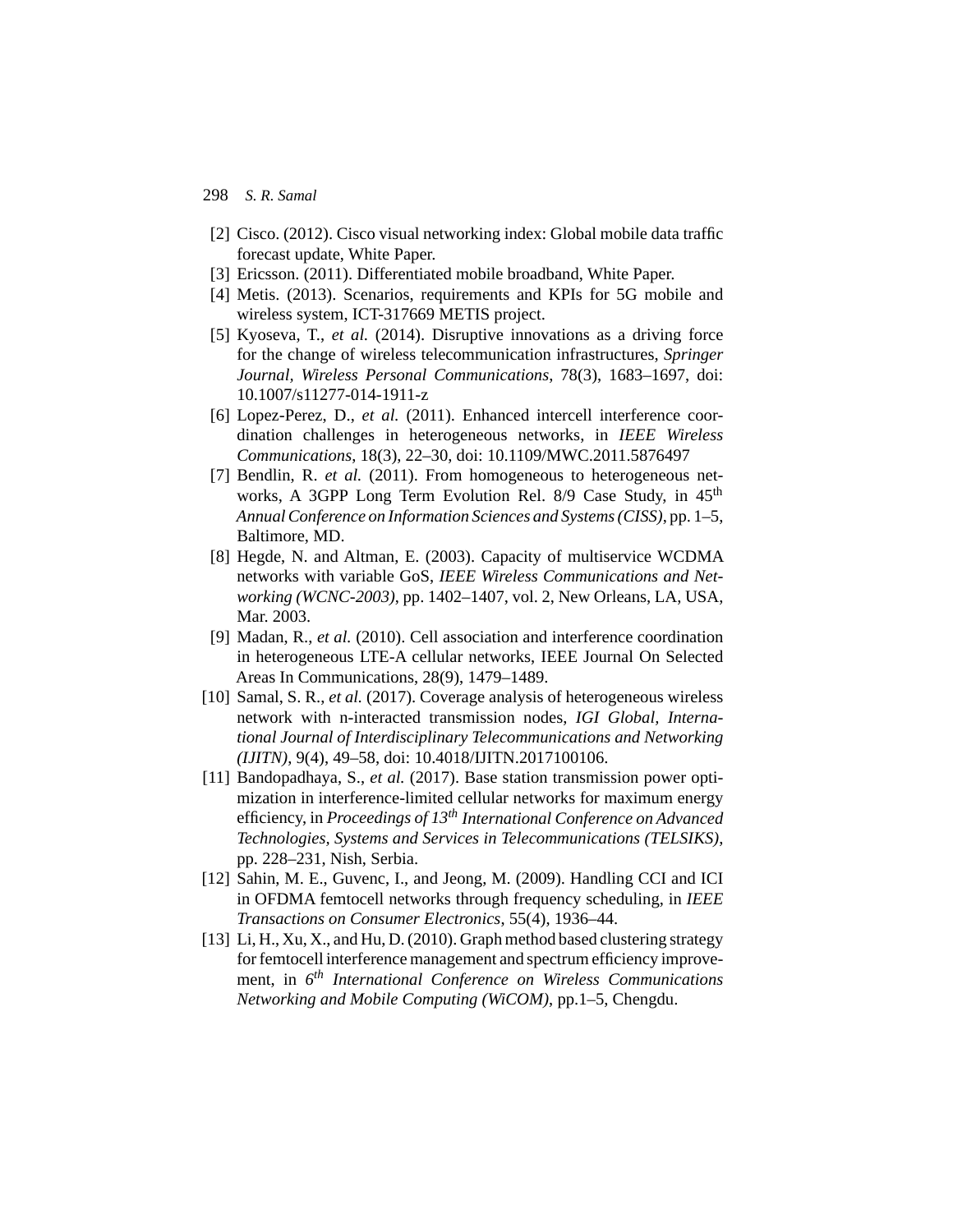- [14] Park, S., *et al.* (2010). Beam subset selection strategy for interference reduction in two-tier femtocell networks, *IEEE Transactions on Wireless Communications*, 9(11), 3440–49.
- [15] 3GPP R1-106052. (2010). Per cluster based opportunistic power control, 3GPP RAN1 Meeting, Jacksonville, FL.
- [16] Zhang, L., Yang, L., and Yang, T. (2010). Cognitive interference management for LTE-A femtocells with distributed carrier selection, in *72*nd *IEEE Vehicular Technology Conference Fall (VTC 2010-Fall)*, pp. 1–5.
- [17] Bhushan, N., *et al.*(2014). Network densification: the dominant theme for wireless evolution into 5G, in *IEEE Communications Magazine*, 52(2), 82–89.
- [18] Kang, X., Zhang, R., and Motani, M. (2012). Price-based resource allocation for spectrum-sharing femtocell networks: A Stackelberg game approach, in *IEEE Journal on Selected Areas in Communications*, 30(3), 538–549.
- [19] Mishra, A. R. (2007). *Advanced Cellular Network Planning and Optimization 2G/2.5G/3G. . . Evolution to 4G*, John Wiley & Sons Ltd, pp. 71–77.
- [20] Rao, G. S. (2012). *Mobile Cellular Communication*, 1st Ed., PEARSON International, pp. 235–260.
- [21] Rappaport, T. S. (2007). *Wireless Communications: Principles and Practice*, 2nd Ed., Prentice Hall PTR, pp. 105–155.
- [22] Boudreau, G., *et al.* (2009). Interference coordination and cancellation for 4G networks, *IEEE Communication Magazine*, 47(4), 74–81.
- [23] Lopez-Perez, D., Chu, X., and Guvenc, I. (2012). On the expanded region of picocells in heterogeneous networks, in *IEEE Journal of Selected Topics in Signal Processing*, 6(3), 281–294.
- [24] Guvenc, I., *et al.* (2011). Range expansion and inter-cell interference coordination (ICIC) for picocell networks, *IEEE Vehicular Technology Conference (VTC Fall)*, pp. 1–6, San Francisco.
- [25] Guvenc, I. (2011). Capacity and fairness analysis of heterogeneous networks with range expansion and interference coordination, *IEEE Communication Letters*, 15(10), 1084–87.
- [26] Lee, B. G., Park, D., and Seo, H. (2008). *Wireless Communications Resource Management*, John Wiley & Sons, Singapore.
- [27] Katzela, I., and Naghshineh, M. (1996). Channel assignment schemes for cellular mobile telecommunication systems: A comprehensive survey, in *IEEE Personal Communications*, 3(3), 10–31.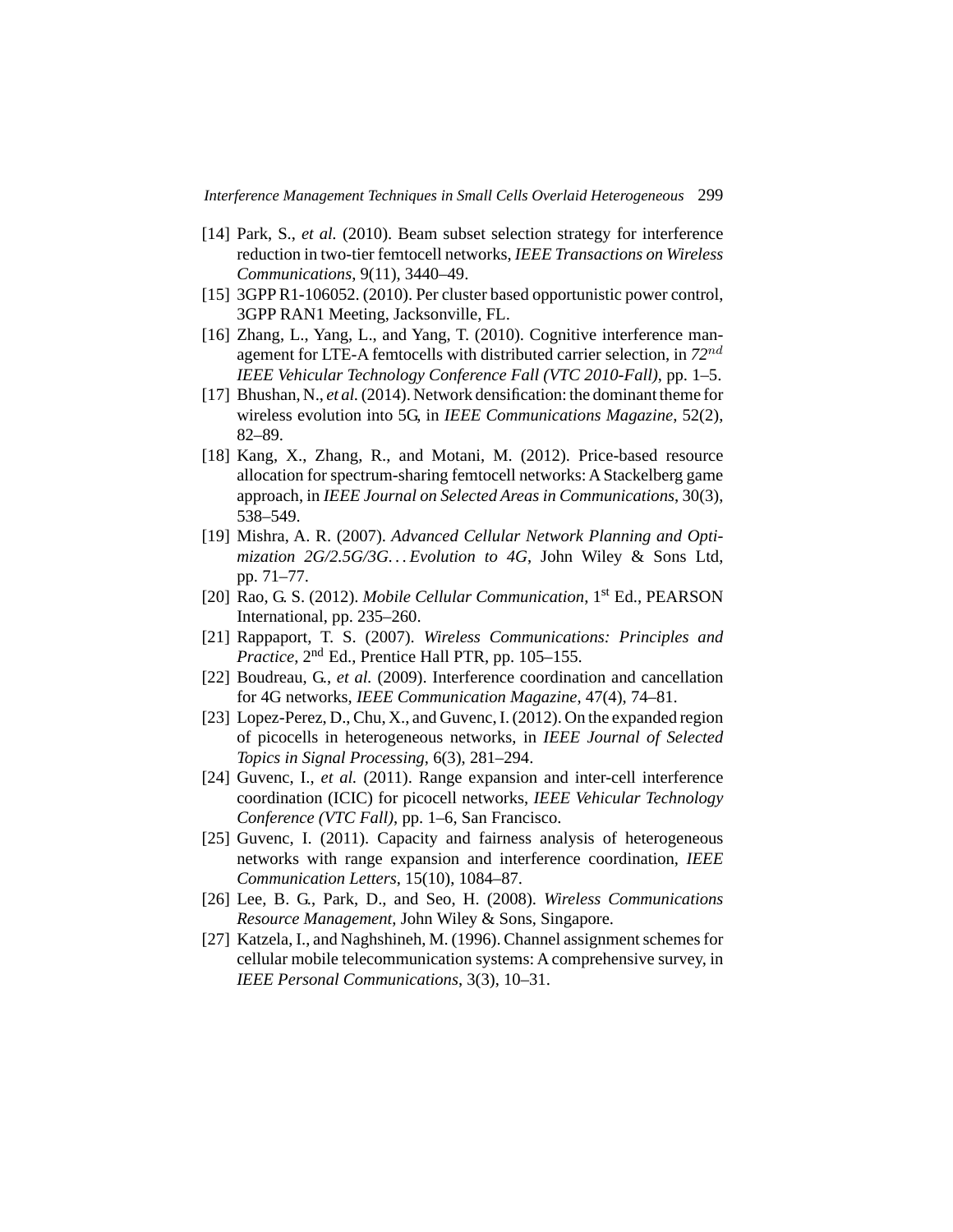- [28] Kwon, H., *et al.* (2008). Inter-cell interference management for nextgeneration wireless communication systems, in *Journal of Communications and Networks*, 10(3), 258–267.
- [29] Hossain, E., *et al.*(2014). Evolution toward 5G multi-tier cellular wireless networks: An interference management perspective, in *IEEE Wireless Communications*, 21(3), 118–127.
- [30] Do, M., and Son, J. (2014). Interference coordination in LTE/LTE-A (1): inter-cell interference coordination (ICIC), tech@netmanias.com.
- [31] Hossain, E., Le, L. B., and Niyato, D. (2014). *Radio Resource Management in Multi-Tier Cellular Wireless Networks*, Wiley Publication.
- [32] Zhang, D., *et al.* (2013). The time-domain enhanced inter-cell interference coordination in heterogeneous networks, in *19th European Wireless Conference (EW-2103)*, pp. 1–5, Guildford, UK.
- [33] Chandrasekhar, V. and Andrews, J. G. (2009). Spectrum allocation in tiered cellular networks, in *IEEE Transaction Communications*, 57(10), 3059–3068.
- [34] Chandrasekhar, V., *et al.* (2009). Power control in two-tier femtocell networks. *IEEE Transactions on Wireless Communications* 8(8), 4316– 4328.
- [35] Damnjanovic, A., *et al.* (2011). A survey on 3GPP heterogeneous networks, in *IEEE Wireless Communications*, 18(3), 10–21.
- [36] Khandekar, A., et al. (2010). LTE Advanced: heterogeneous networks, in *European Wireless Conference (EW-2010)*, pp. 978–982, Lucca.
- [37] Chai, X., *et al.* (2015). A user-pairing power control algorithm in two-tier HetNet, in *81st IEEE Vehicular Technology Conference (VTC Spring)*, pp. 1–5.
- [38] Lee, Y. L., *et al.* (2014). Recent Advances in Radio Resource Management for Heterogeneous LTE/LTE-A Networks, in *IEEE Communication Surveys & Tutorials*, 16(4), 2142–2180.
- [39] Wang, Y. and Venkatraman, S. (2012). Uplink power control in LTE heterogeneous networks, in *4th IEEE International Workshop on Heterogeneous and Small Cell Networks (HetNets)*, Globecom Workshops (GC Wkshps), pp. 592–597.
- [40] Sun, Y., Jover, R. P., Wang, X. (2012). Uplink interference mitigation for OFDMA femtocell networks, in *IEEE Transactions on Wireless Communications*, 11(2), 614–625.
- [41] Li, J. (2013). Uplink power control for heterogeneous networks, *IEEE Wireless Communications and Networking Conference (WCNC)*, pp. 773–777.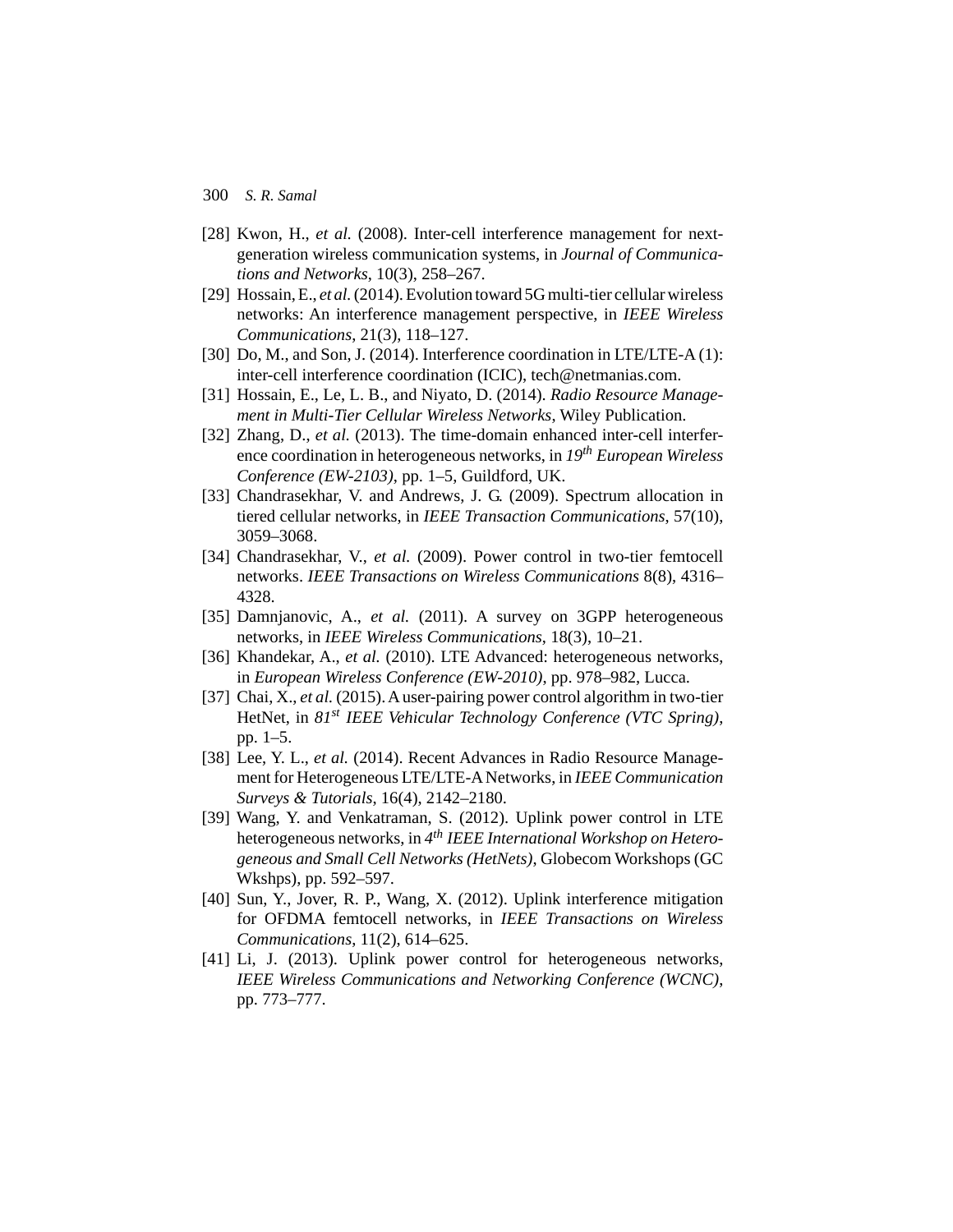- [42] Poulkov, V., *et al.* (2014). Combined power and inter-cell interference control for LTE based on role game approach, *Springer Journal, Telecommunication Systems*, 55(4), 481–489, doi: 10.1007/s11235-013-9803-1
- [43] Koleva, P., *et al.* (2015). Risk assessment based LTE hetnet uplink power and interference control, in *Proceeding of the 38th International Conference of Telecommunications and Signal Processing*, pp. 210–214, Prague, Czech Republic, July 2015.
- [44] Koleva, P., *et al.* (2012). Interference limited uplink power control based on a cognitive approach, in Proceedings of International Conference on Telecommunications and Signal Processing (TSP), pp. 242–246, Prague, Czech Republic.
- [45] Sun, D., *et al.* (2011). Downlink power control in cognitive femtocell networks, *IEEE Wireless Communication and Networking Conference*, pp. 1–5, Nanjing.
- [46] Park, S., *et al.* (2011). A beamforming codebook restriction for crosstier interference coordination in two-tier femtocell networks, *IEEE Transactions Vehicular Technology*, 60(4), 1651–1663.
- [47] Novlan, T. D., *et al.* (2011). Analytical evaluation of fractional frequency reuse for OFDMA cellular networks, in *IEEE Transactions on Wireless Communications*, 10(12), 4294–4305.
- [48] Elfadil, H. E. E. O. M., Ali, M. A. I., and Abas, M. (2015). Fractional frequency reuse in LTE networks, in *2nd World Symposium on Web Applications and Networking (WSWAN)*, pp. 1–6, Sousse.
- [49] Imran, A., Imran, M. A., and Tafazolli, R. (2010). A novel self organizing framework for adaptive frequency reuse and deployment in future cellular networks, in *21st Annual IEEE International Symposium on Personal, Indoor and Mobile Radio Communications*, pp. 2354–2359, Instanbul.
- [50] Saquib, N., Hossain, E., and Kim, D. I. (2013). Fractional frequency reuse for interference management in LTE-advanced hetnets, in *IEEE Wireless Communications*, 20(2), 113–122.
- [51] Hassan, T. U., *et al.* (2018). Interference management in femtocells by the adaptive network sensing power control technique, *Future Internet*, 10(3), 25, doi: 10.3390/fi10030025
- [52] Yang, Z., *et al.* (2016). Power control and resource allocation for multi-cell OFDM networks, in *IEEE Conference on Computer Communications Workshops (INFOCOM WKSHPS)*, pp. 891–896. San Francisco, CA.
- [53] Liu, Z., *et al.*(2017). Robust power allocation based on hierarchical game with consideration of different user requirements in two-tier femtocell networks, *Elsevier Computer Networks*, 122, 179–190.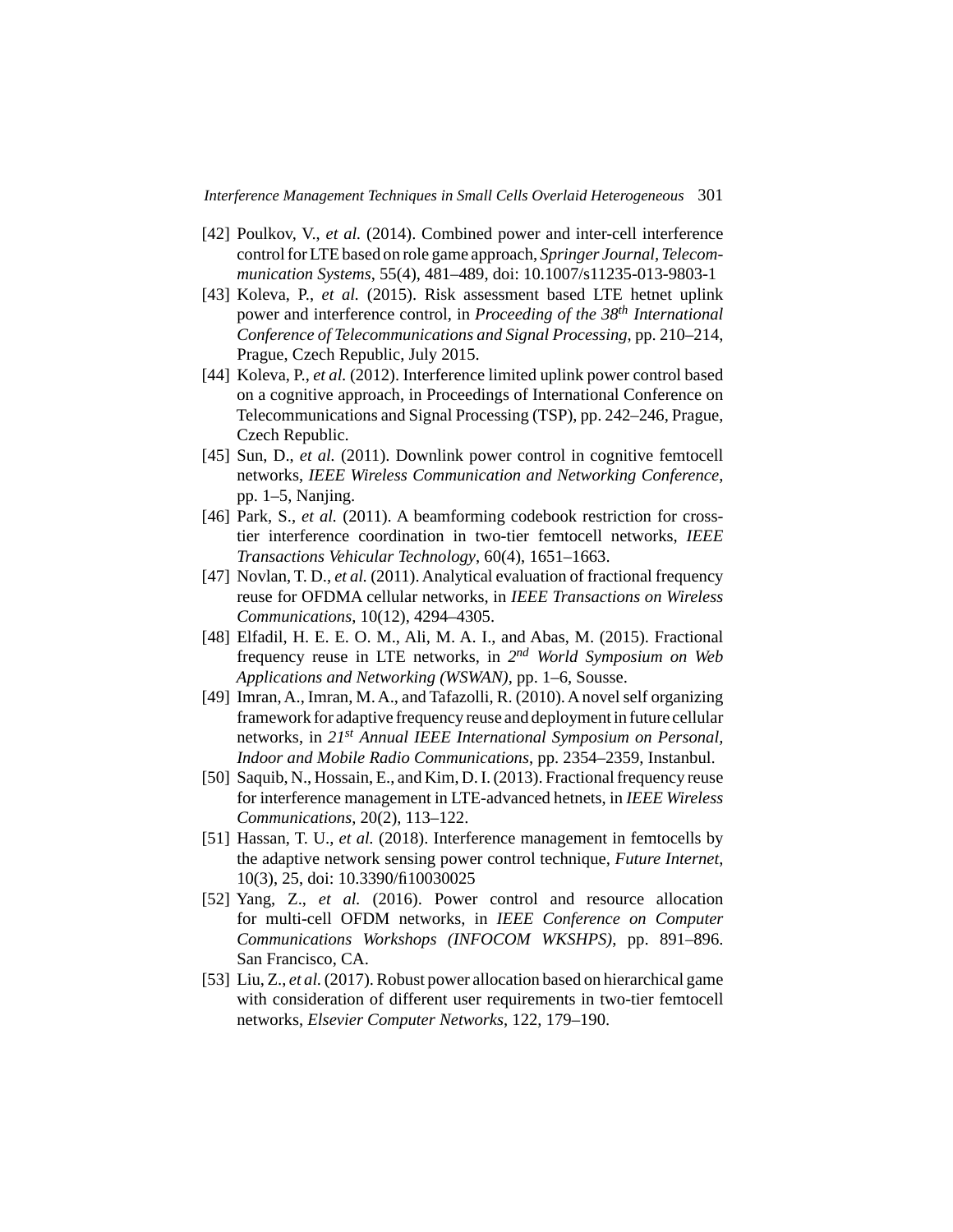- [54] Jiang, Y., *et al.* (2018). Power control via Stackelberg game for small-cell networks, arXiv: 1802.04775 [cs.IT].
- [55] Gochev, H., Poulkov, V., and Iliev, G. (2013). Improving cell edge throughput for LTE using combined uplink power control, *Springer Journal, Telecommunication Systems*, 52, 1541–1547, ISSN: 1018-4864.
- [56] Asenov, O., Koleva, P., and Poulkov, V. (2013). Heuristic approach to dynamic uplink power control in LTE, in *Proceedings of International Conference on Telecommunications and Signal Processing (TSP)*, pp. 235–238, Rome, Italy.
- [57] Koleva, P., *et al.* (2014). Improved open loop power control for LTE uplink, in *Proceedings of International Conference on Telecommunications and Signal Processing (TSP)*, pp. 183–187, Berlin, Germany.
- [58] Cheng, S. M., and Chen, K. C. (2013). Cognitive radios to mitigate interference in macro/femto heterogeneous networks, *Heterogeneous Cellular Networks*, pp. 119–144, doi: 10.1002/9781118555262.ch6
- [59] Cheng, S. M., *et al.* (2011). On exploiting cognitive radio to mitigate interference in macro/femto heterogeneous networks, in *IEEE Wireless Communications*, 18(3), 40–47.
- [60] Huang, L., Zhu, G., and Du, X. (2013). Cognitive femtocell networks: an opportunistic spectrum access for future indoor wireless coverage, in *IEEE Wireless Communications*, 20(2), 44–51.
- [61] Simsek, M., Bennis, M., and Czylwik, A. (2012). Dynamic inter-cell interference coordination in hetnets: A reinforcement learning approach, in *Wireless Networking Symposium*, Globecom-2012, Anaheim.
- [62] Han, Z., Ji, Z., and Liu, K. J. R. (2007). Non-cooperative resource competition game by virtual referee in multi-cell OFDMA networks, in *IEEE Journal on Selected Areas in Communications*, 25(6), 1079–1090.
- [63] Kwon, H. and Lee, B. G. (2006). Distributed resource allocation through non-cooperative game approach in multi-cell OFDMA systems, in *IEEE International Conference on Communications*, pp. 4345–4350, Istanbul.
- [64] Gao, Q., *et al.* (2012). Interference management in heterogeneous network, in *7th International Conference on Communications and Networking in China*, 379–383, Kun Ming.
- [65] Kaimaletu, S., *et al.* (2011). Cognitive interference management in heterogeneous femto-macro cell networks, in *IEEE International Conference on Communications (ICC)*, pp. 1–6, Kyoto.
- [66] Zhang, L., Yang, L., Yang, T. (). Cognitive interference management for LTE-A femtocells with distributed carrier selection, in *72nd IEEE Vehicular Technology Conference Fall (VTC 2010-Fall)*, pp. 1–5, Ottawa.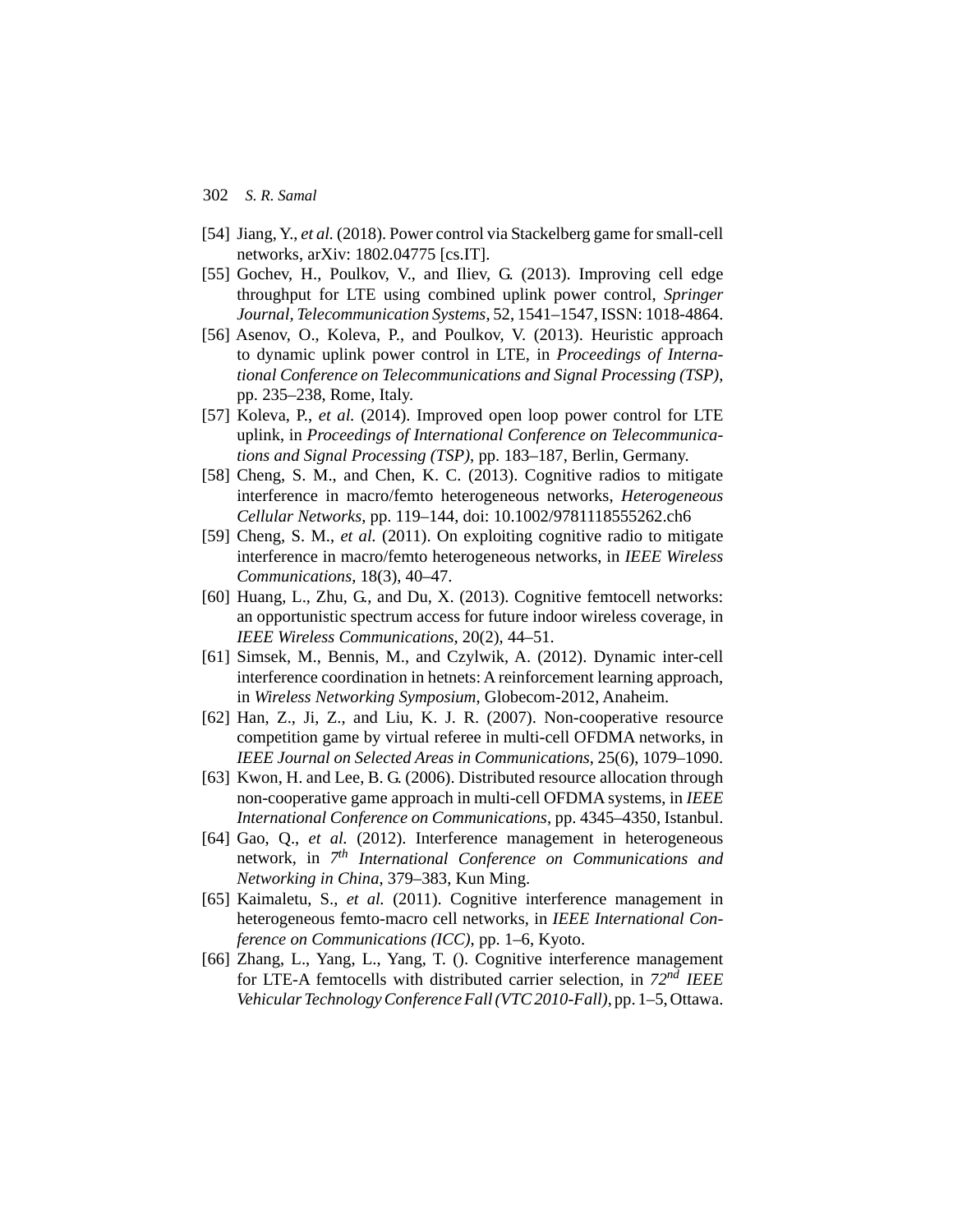- [67] Claussen, H. (2006). Distributed algorithms for robust self-deployment and load balancing in autonomous wireless access networks, in *IEEE International Conference on Communications*, pp. 1927–1932, Istanbul.
- [68] Garcia, L. G. U., Pedersen, K. I., and Mogensen, P. E. (2009). Autonomous component carrier selection: interference management in local area environments for LTE-advanced, *IEEE Communications Magazine*, 47(9), pp. 110–116.
- [69] C. R. Prasanth, *et al.* (2013). Beam forming and adaptive beam forming techniques and its implementation on ADSP TS 201 processor, IOSR Journal of VLSI and Signal Processing (IOSR-JVSP), 3(5), pp. 07–17.
- [70] Van Veen, B. D., and Buckley, K. M. (1988). Beamforming: A versatile approach to spatial filtering, in *IEEE ASSP Magazine*, 5(2), 4–24.
- [71] Bak, J., *et al.* (2013). Interference mitigation techniques for femtocell networks, *International Symposium on Intelligent Signal Processing and Communication Systems*, pp. 251–256, Naha.
- [72] Husso, M., *et al.* (2010). Interference mitigation by practical transmit beamforming methods in closed femtocells, *EURASIP Journal on Wireless Communications and Networking, Article ID 186815*, *Springer International Publishing*, doi.org/10.1155/2010/186815
- [73] Zhang, D., *et al.* (2015). Joint femtocell clustering and selective beamforming for interference mitigation in heterogeneous networks, *IEEE/CIC International Conference on Communications in China (ICCC)*, pp. 2–4.
- [74] Oguejiofor, O., and Zhang, L. (2016). Heuristic coordinated beamforming for heterogeneous cellular network, in 83rd *IEEE Vehicular Technology Conference (VTC Spring)*, pp. 1–5, Nanjing.
- [75] Park, S., *et al.* (2010). Beam subset selection strategy for interference reduction in two-tier femtocell networks, *IEEE Transactions on Wireless Communications*, 9(11), 3440–3449.
- [76] Yilmaz, O. N. C., Hamalainen, S., and Hamalainen, J. (2009). System level analysis of vertical sectorization for 3GPP LTE, in 6<sup>th</sup> *International Symposium on Wireless Communication Systems*, pp. 453–457, Tuscany.
- [77] Siomina, I., Varbrand, P., and Yuan, D. (2006). Automated optimization of service coverage and base station antenna configuration in UMTS networks, in *IEEE Wireless Communications*, 13(6), 16–25.
- [78] Athley, F., Johansson, M. N. (2010). Impact of electrical and mechanical antenna tilt on LTE downlink system performance, in 71st *IEEE Vehicular Technology Conference (VTC 2010-Spring)*, pp. 1–5, Taipei.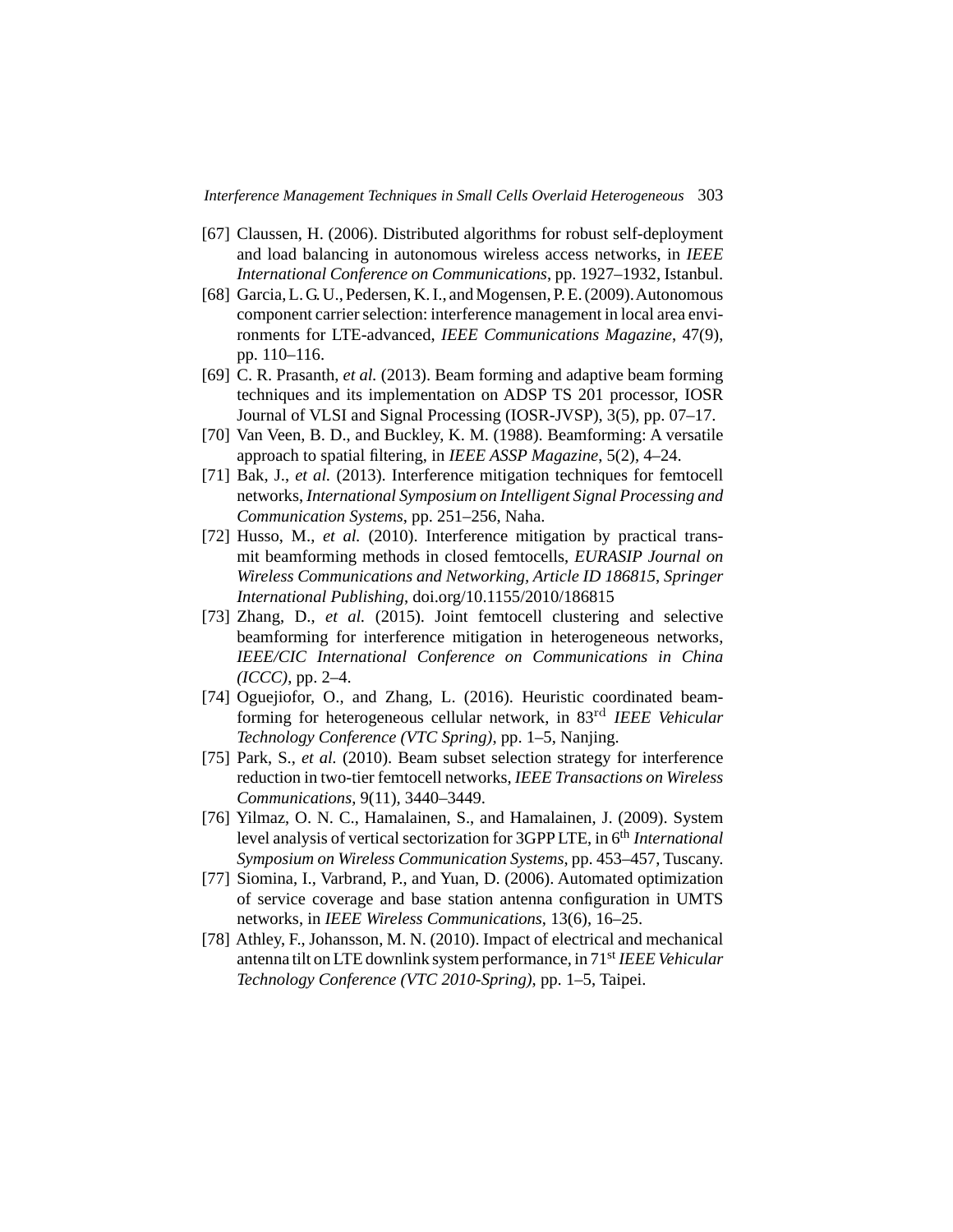- [79] Parikh, J., and Basu, A. (2014). Impact of base station antenna height and antenna tilt on performance of LTE systems, *IOSR Journal of Electrical and Electronics Engineering (IOSR-JEEE)*, 9(4), 06–11.
- [80] Cho, H. S., Kim, Y. I., and Sung, D. K. (2002). Protection against cochannel interference from neighboring cells using down-tilting of antenna beams, in 53rd *IEEE Vehicular Technology Conference*, vol. 3, pp. 1553–1557, Rhodes.
- [81] Partov, B., Leith, D. J., and Razavi, R. (2015). Utility fair optimization of antenna tilt angles in LTE networks, *IEEE/ACM Transactions on Networking*, 23(1), 175–185.
- [82] Yilmaz, O. N. C., Hamalainen, J., and Hamalainen, S. (2010). Selfoptimization of remote electrical tilt, in 21st *IEEE International Symposium on Personal Indoor and Mobile Radio Communications (PIMRC)*, pp. 1128–1132, Instanbul.
- [83] Razavi, R., Klein, S., and Claussen, H. (2010). Self-optimization of capacity and coverage in LTE networks using a fuzzy reinforcement learning approach, in 21st *IEEE International Symposium on Personal Indoor and Mobile Radio Communications (PIMRC)*, pp. 1865–1870, Instanbul.
- [84] Li, J. *et al.* (2012). Self-optimization of coverage and capacity in LTE networks based on central control and decentralized fuzzy Qlearning, *International Journal of Distributed Sensor Networks*, 8(8), doi: org/10.1155/2012/878595
- [85] Thampi, A., *et al.* (2012). A sparse sampling algorithm for selfoptimisation of coverage in LTE networks, *International Symposium on Wireless Communication Systems (ISWCS)*, pp. 909–913.
- [86] Dandanov, N., *et al.* (2017). Dynamic self-optimization of the antenna tilt for best trade-off between coverage and capacity in mobile networks, *Wireless Personal Communications: Springer Link*, 92(1), 251–278.
- [87] Li, X., *et al.* (2015). Metrocell Antennas: The positive impact of a narrow vertical beamwidth and electrical downtilt, *IEEE Vehicular Technology Magazine*, 10(3), 51–53.
- [88] Kemp, S. (2014). Improving metro cell performance with electrical downtilt and upper sidelobe suppression, Commscope White Paper.
- [89] Bandemer, B., Gamal, A. E., and Kim, Y. H. (2012). Simultaneous nonunique decoding is rate-optimal, in *Proceedings of the 50*th *Allerton Conference*, pp. 9–16, USA.